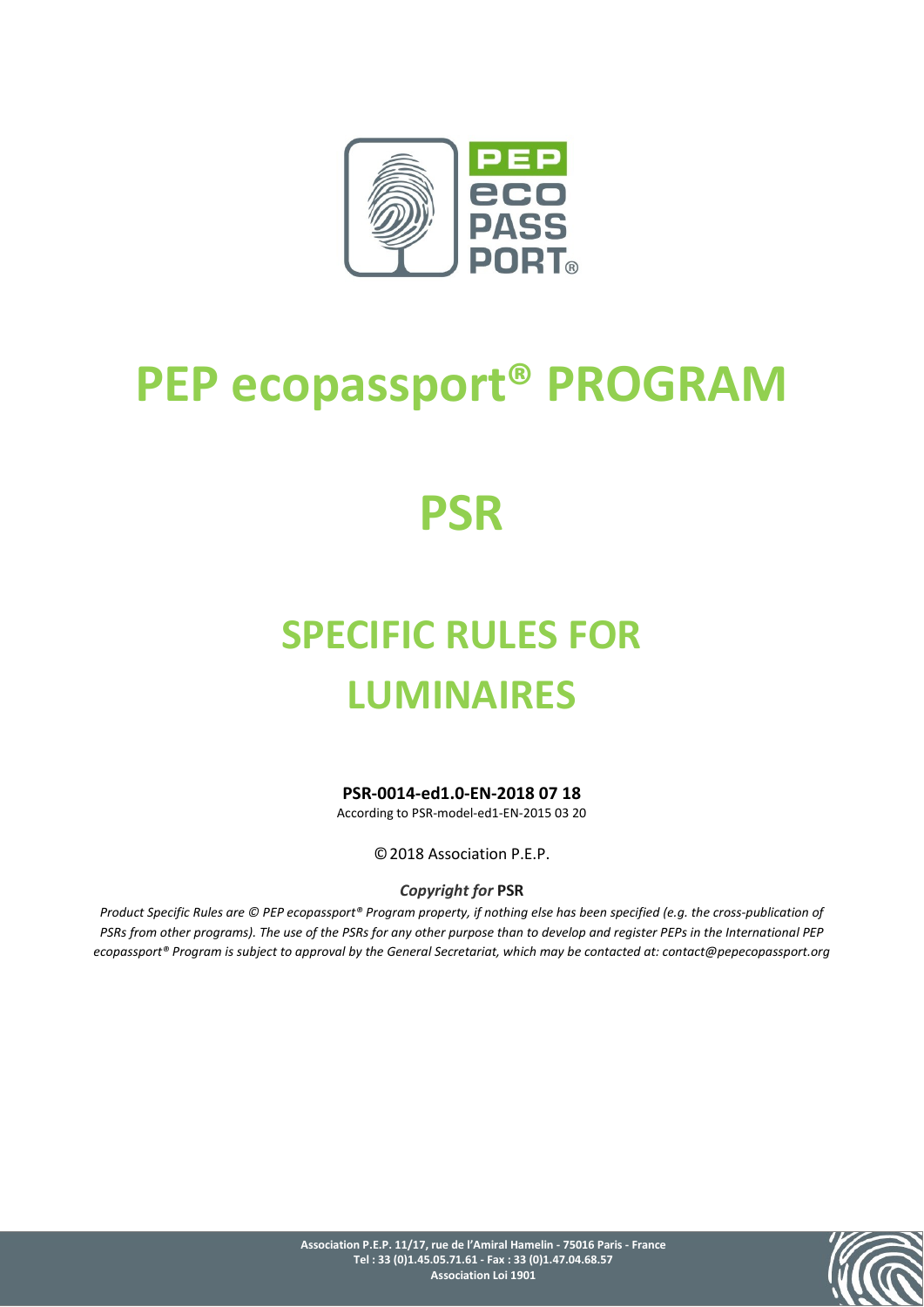# Contents

| 1.    |  |
|-------|--|
| 2.    |  |
| 2.1.  |  |
| 2.2.  |  |
| 3.    |  |
| 3.1.  |  |
| 3.2.  |  |
| 3.3.  |  |
| 3.4.  |  |
| 3.5.  |  |
| 3.6.  |  |
| 3.7.  |  |
| 3.8.  |  |
| 3.9.  |  |
| 3.10. |  |
| 4.    |  |
| 4.1.  |  |
| 4.2.  |  |
| 4.3.  |  |
| 4.4.  |  |
| 5.    |  |
| 5.1.  |  |
| 5.2.  |  |
| 5.3.  |  |
| 5.4.  |  |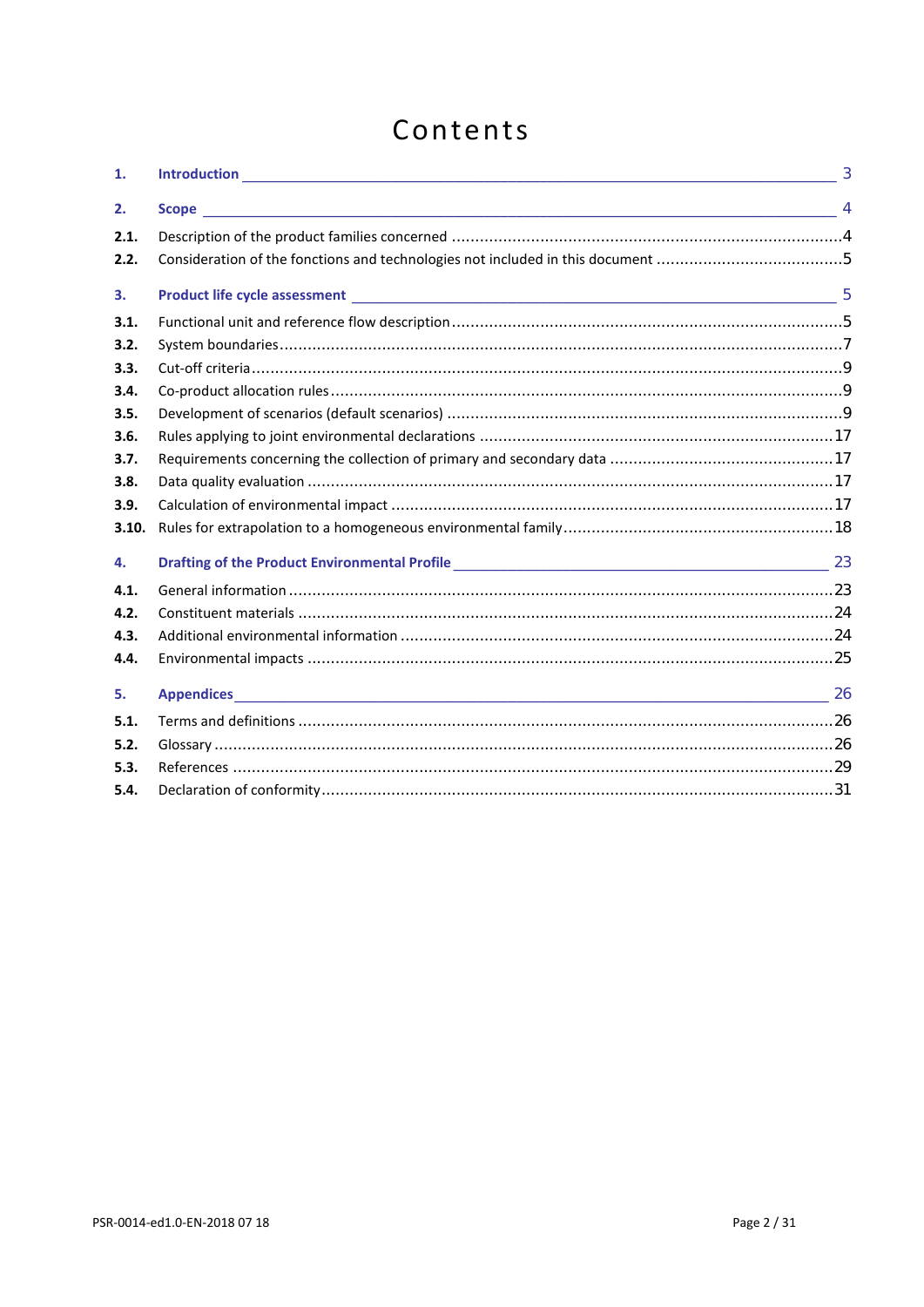# <span id="page-2-0"></span>**1. Introduction**

This reference document completes and explains the Product Environmental Profile Drafting Rules defined by the PEP ecopassport<sup>®</sup> program (PEP-PCR ed.3-EN-2015 04 02), available at [www.pep-ecopassport.org.](http://www.pep-ecopassport.org/)

It defines the additional requirements applicable to luminaires. Compliance with these requirements is necessary to:

- Qualify the environmental performance of these products on an objective and consistent basis.
- Publish PEPs compliant with the PEP ecopassport® program and international reference standards.[1](#page-2-1)

This reference document was drawn up in compliance with the open, transparent rules of the PEP ecopassport® program with the support of stakeholders and professionals in the luminaire market and the interested parties.

| <b>PEP</b><br>eco<br><b>PASS</b><br><b>PORT</b> ® | www.pep-ecopassport.org                                                                                                                                                                                                        |
|---------------------------------------------------|--------------------------------------------------------------------------------------------------------------------------------------------------------------------------------------------------------------------------------|
| <b>PSR</b> reference                              | PSR-0014-ed1.0-EN-2018 07 18                                                                                                                                                                                                   |
| <b>Critical review</b>                            | The third-party Critical review was carried out by B4green consulting™, member of<br>the cooperative society Switzerland neonomia.<br>The declaration of conformity published on 12/06/2018 can be found in the<br>Appendices. |
| <b>Availability</b>                               | The critical review report is available on request from the P.E.P. Association<br>contact@pep-ecopassport.org                                                                                                                  |
| <b>Scope</b><br>of validity                       | The critical review report and the declaration of conformity remain valid within 5<br>years or until the PEP Drafting Rules, or the normative reference texts to which they<br>refer, are modified.                            |

 $\overline{a}$ 

<span id="page-2-1"></span><sup>1</sup> ISO 14025, ISO 14040 and ISO 14044 standards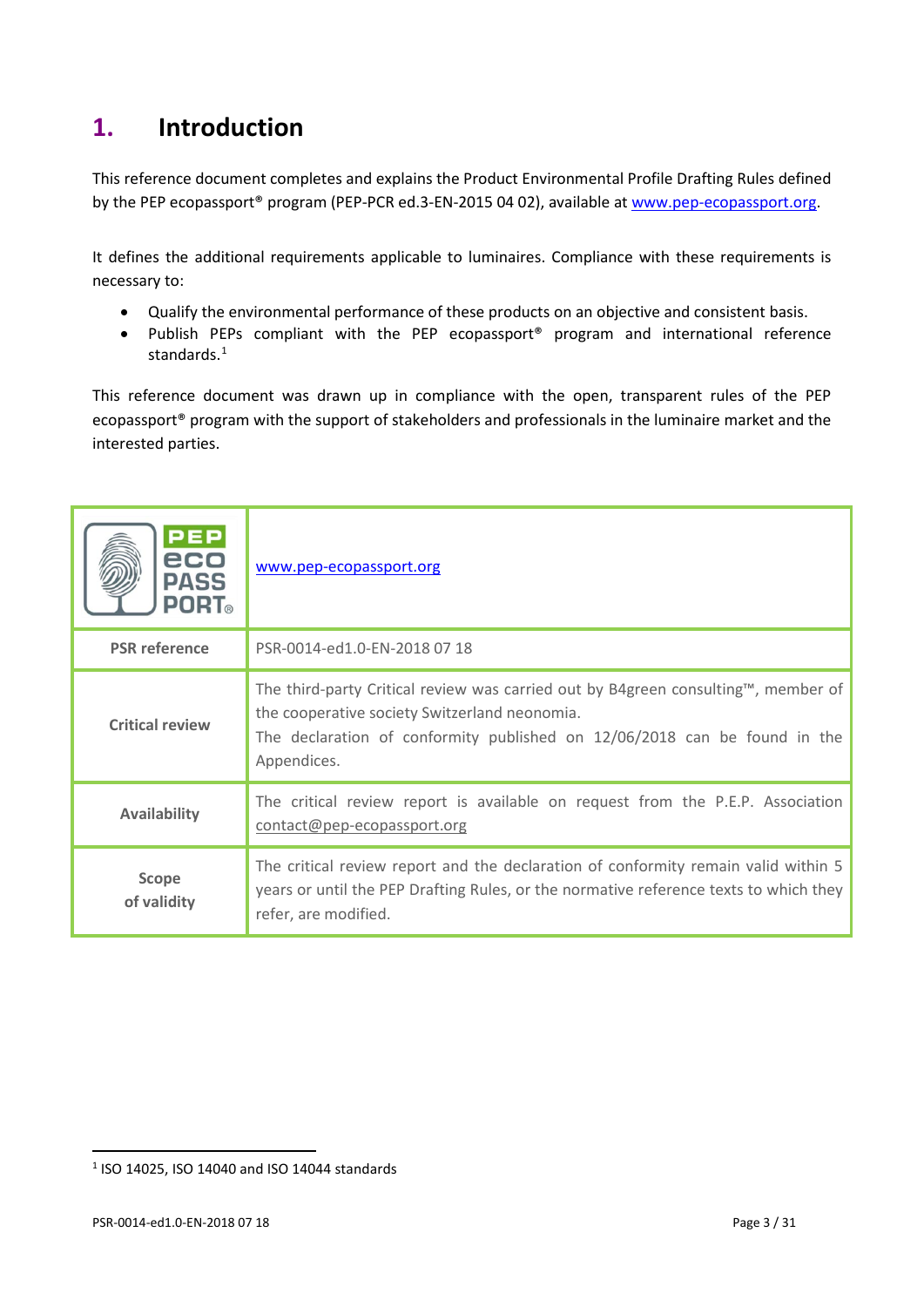# <span id="page-3-0"></span>**2. Scope**

In accordance with the general instructions of the PEP ecopassport<sup>®</sup> program (PEP-General instructionsed4.1-EN-2017 10 17) and additional to the PCR, Product Category Rules of the PEP ecopassport<sup>®</sup> ecodeclaration program (PEP-PCR ed.3-EN-2015 04 02), this document sets out the specific rules for luminaires and defines the product specifications to be adopted by manufacturers in the development of their Product Environmental Profils (PEPs) particularly with regard to:

- the technology and its type of application,
- the reference lifetime taken into account for the products' Life Cycle Assessment (LCA),
- the conventional use scenarios to be adopted during the product use stage.

Except from the « Self-contained Emergency Electrical Equipment » covered by specific rules presented in « PSR-0007-ed1.1-EN-2015 10 16 », this reference document applies to all "luminaires" intended to be connected to the power grid, regardless of their manufacturing location or destination market.

This document describes the rules for PEPs under the Type III Environmental Declaration Program to be properly developed and communicated with verifiable, comparable and non-misleading information on the environmental aspects of products.

This reference document is primarily intended for:

- environment and/or product managers,
- ICA experts in companies, in charge of PEP development,
- <span id="page-3-1"></span>• verifiers in charge of PEP conformity assessment in accordance with the defined rules.

### **2.1.** Description of the product families concerned

A luminaire is a device that meets the following definition, with reference to the standard NF EN 60598- 1:2015 - Luminaires - Part 1: General requirements and tests.

*" Lighting appliance which distributes, filters or transforms the light emitted by one or more lamps and*  which includes, [...], all the devices necessary for the bracket, fixing and protection of the lamps and, if *necessary, the auxiliary circuits and the means for connecting them to the power grid.*

*A luminaire with non-replaceable integrated lamps is considered as a luminaire, except that tests are not carried out on the integrated lamp or the self-ballasted lamp."* [2](#page-3-2)

 $\overline{a}$ 

<span id="page-3-2"></span> $<sup>2</sup>$  Definition from the standard NF EN 60598-1:2015 Luminaires - Part 1: Gereral requirements and tests.</sup>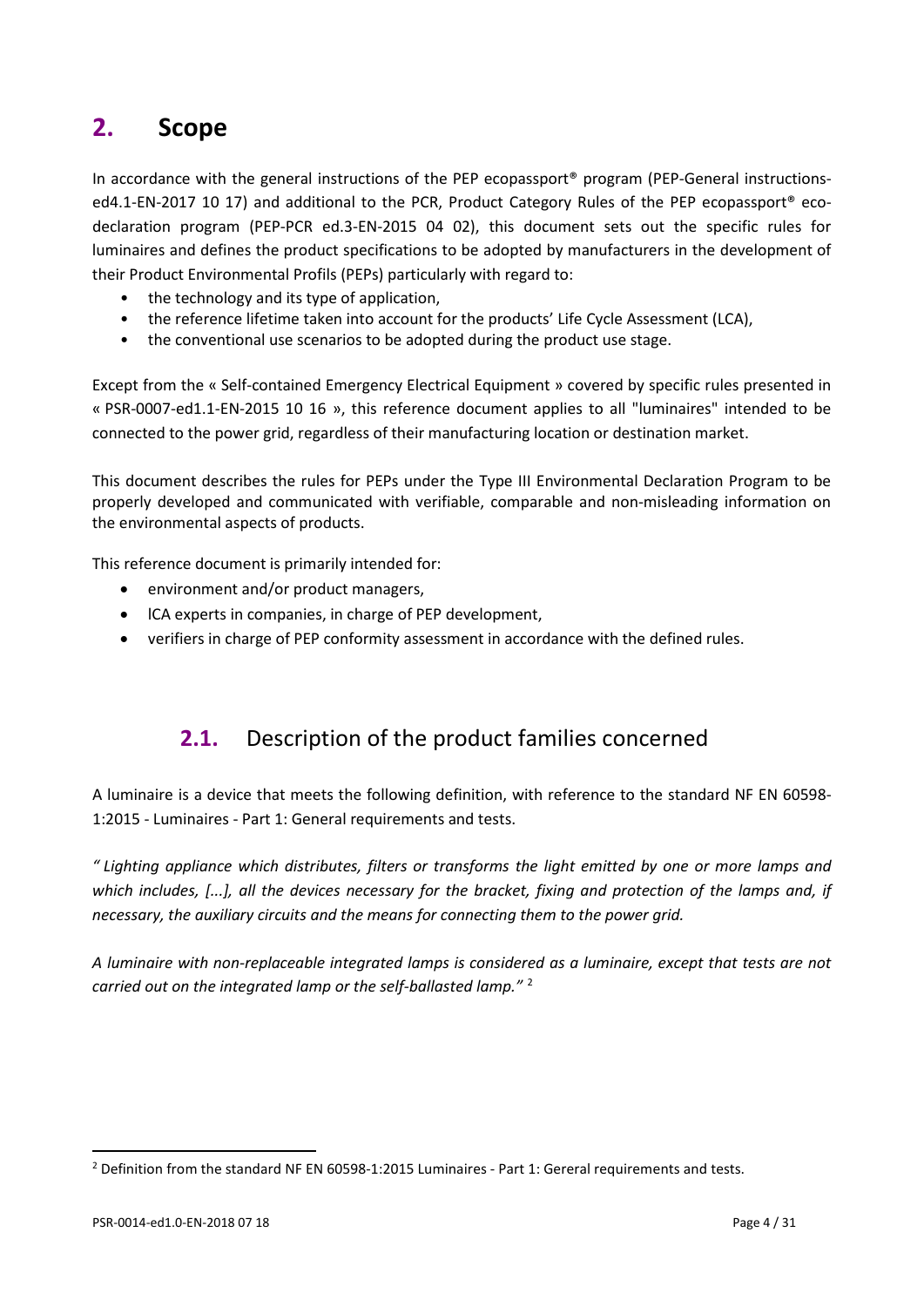<span id="page-4-0"></span>The devices defined in this paragraph must conform to the entire set of normative and regulatory standards established at the International, European and national levels according to their applications. A non-exhaustive list, defining the main normative and regulatory elements to be respected, is mentioned in chapte[r 5](#page-25-0) "Appendices".

## **2.2.** Consideration of the fonctions and technologies not included in this document

The specific rules for luminaires will take into account all technological advances not included in this document and that will a request to include them in the specific rules for lightings in the PEP ecopassport® Program; the P.E.P. Association will then decide whether the new technology can be included and whether the performance claims are justified.

# <span id="page-4-2"></span><span id="page-4-1"></span>**3. Product life cycle assessment**

## **3.1.** Functional unit and reference flow description

These specific rules complete the paragraph "Functional unit and reference flow description" of the product category rules (PCR) of Product Environmental Profiles (PEP) defined by the PEP ecopassport® Program.

### **3.1.1.** Functional unit

The functional unit is defined below:

### **"Provide lighting that delivers an outgoing artificial luminous flux of 1,000 lumens during a reference lifetime of 35,000 hours"**

The life cycle assessment carried out makes it possible to compare different types of luminaires according to usage unit (the emission of a light output of 1,000 lumens) and a reference lifetime (fixed reference lifetime which cannot be assimilated to the actual life of the lighting or its actual running time) common to all luminaires, fixed to 35,000 hours.

It should be noted, however, that the concept of comparability between several products will have to take into account the fundamental technical data of each of them. For reasons of comparability, some basic and representative technical characteristics of the reference product shall be specified in the PEP according to the paragraph 4.1. It should also be noted that, in the context of a project, it is essential to have project data to compare luminaires with each other.

The reference lifetime applicable to the category of "luminaires" was determined consensually by the technical experts of the industry that participated in the development of the PSR by considering the different possible fields of application. This reference lifetime is voluntarily set below the assigned lifetime of most of products range; the assigned lifetime depends on variable factors related to the quality of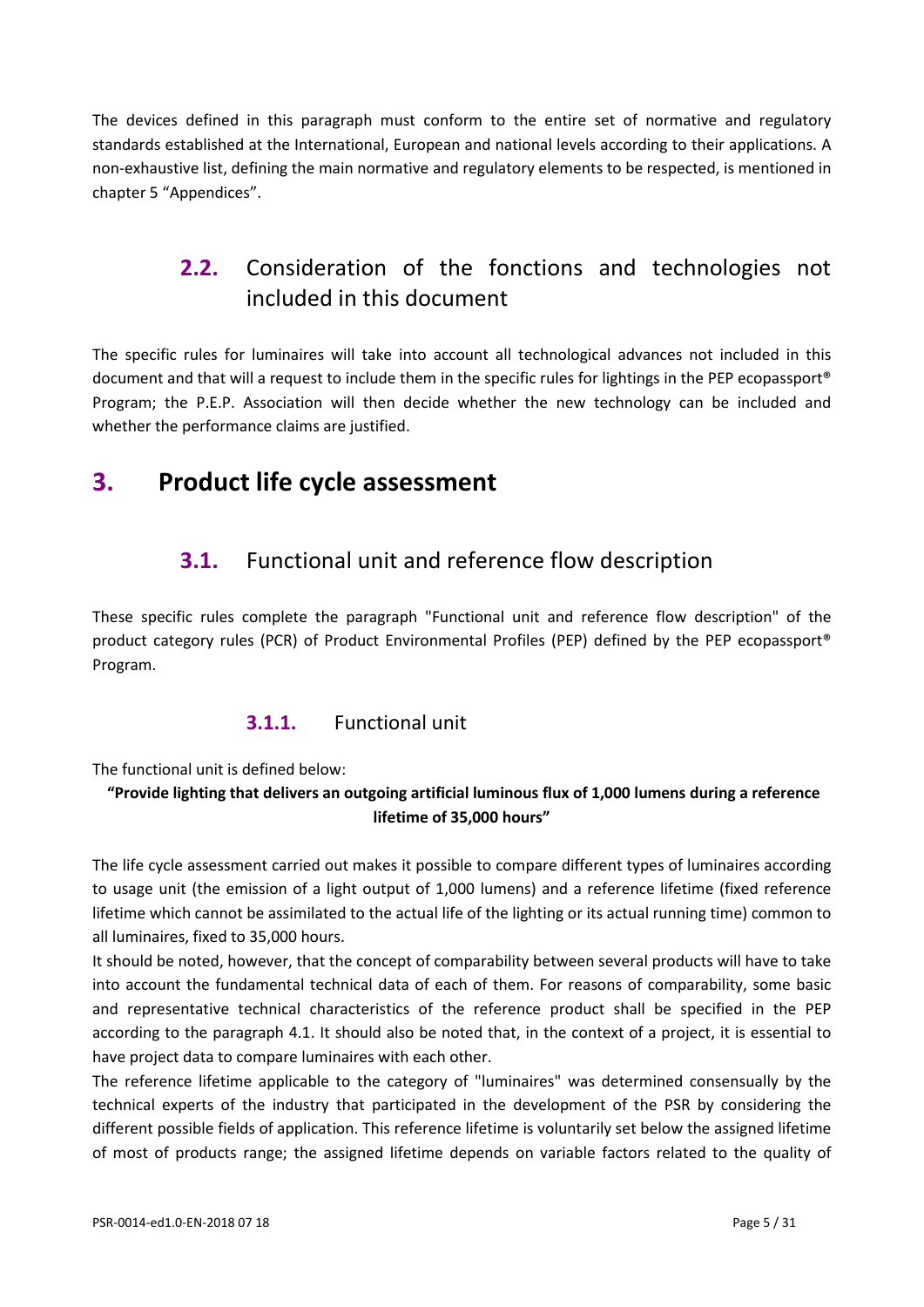implementation of the facilities, the frequency of their maintenance and use conditions of the products. This reference life does not constitute a commercial guarantee commitment from the manufacturer.

### **3.1.2.** Reference product and reference flow description

The reference flow (energy and material flows corresponding to the FU) shall be determined under the conditions of the FU defined in the paragraph 3.1.1 "Functional unit" of this present specific rules and in accordance with the requirements set out in the paragraph 2.1 of product category rules (PCR) of Environmental Product Profiles (PEP) defined by the PEP ecopassport® Program.

A "luminaire" as defined in the paragraph 2.1 "Scope" has the following elements:

- a structure,
- a power supply equipment system,
- a light source (also called a lamp), integrated or not in the luminaire,
- if applicable, a lighting management system which can be integrated into the power supply system.

The luminaire is characterized for an outloing artificial luminous flux of [V] lumens with a rated lifetime of [H] set in the paragraphs 3.1.2.1 and 3.1.2.2, respectively.

The reference flow corresponding to the functional unit shall take into account the value of the outloing artificial luminous flux as well as the rated lifetime of the luminaire determined in accordance with the requirements established respectively in the paragraphs 3.1.3 and 3.1.4 of present specific rules.

### 3.1.2.1. Determination of the outgoing artificial luminous flux of the luminaire

The outgoing artificial luminous flux [V] of the device is measured according to NF EN 1[3](#page-5-0)032-1<sup>3</sup>. This value must be justified in the LCA report using the photometric report.

In the case where [V] is unavailable, it should be calculated by using the formula below:

### **Artificial light output = Nominal flow (Source) x Ƞ**

Ƞ is the Light Output Ratio (LOR) of luminaire.

In the case where  $\eta$  is unknown, it is imposed to take the value of  $\eta$  = 30% in the formula above.

l

<span id="page-5-0"></span><sup>&</sup>lt;sup>3</sup> NF EN 13032-1 + A1: 2012 standard "Light and lighting - Measurement and presentation of photometric data of lamps and luminaires - Part 1: measurement and file format"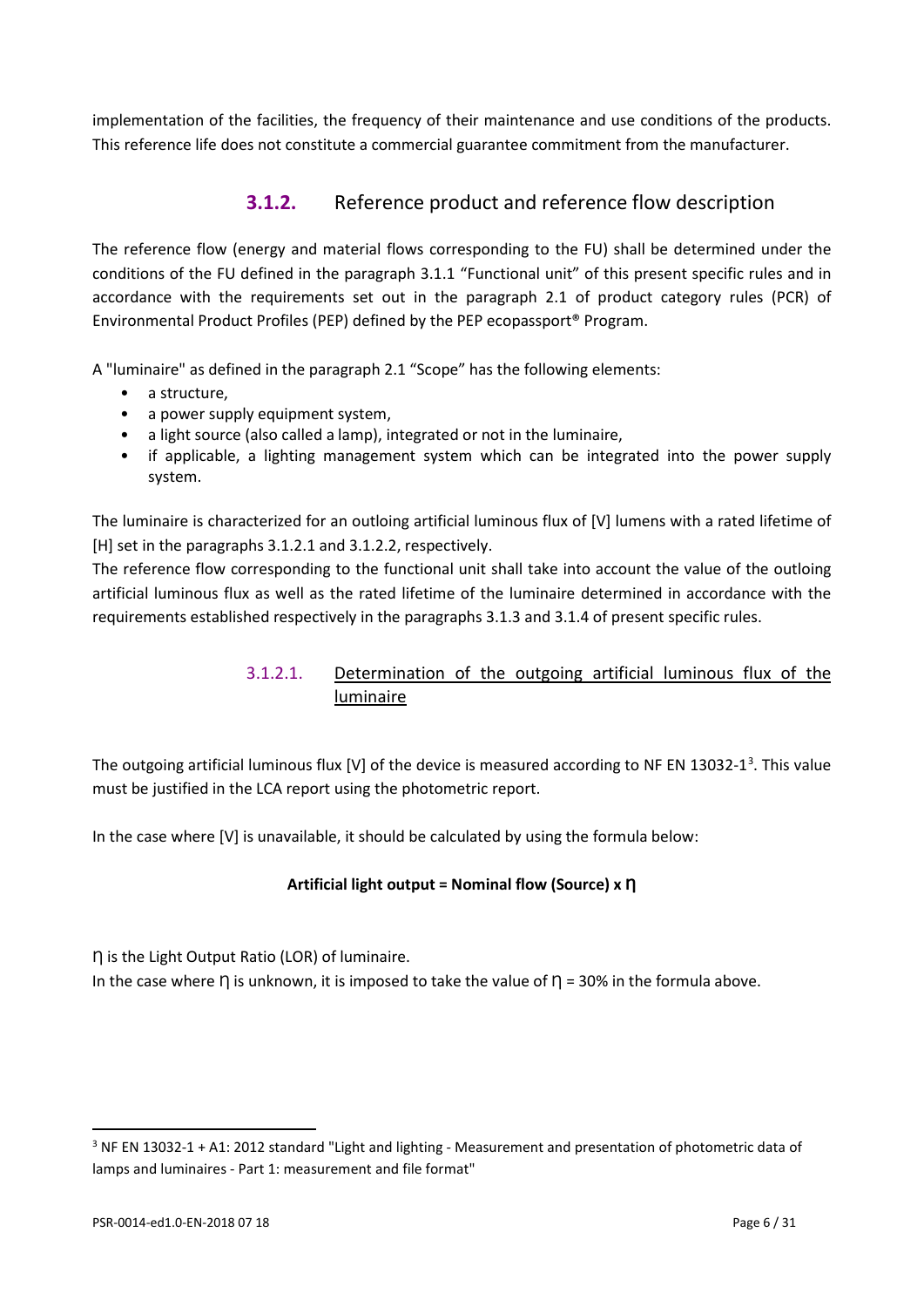If the product is sold without light source (not equipped with lamp), it is mandatory to choose the most impacting compatible light source in terms of power (Watt) by taking into account the indications of CE marking (maximum power allowed) and the most penalizing light efficiency (Delegated Regulation (EU) No 874/2012).

### 3.1.2.2. Determination of the assigned lifetime of a luminaire

The assigned lifetime of the luminaire is the luminaire life expectency as estimated by the manufacturers according to the conditions of use provided by them. It is declared in hours of operation.

The assigned lifetime must be justified in the LCA report.

<span id="page-6-0"></span>In the case where the assigned lifetime of the luminaire is unknown, it is required to apply an assigned lifetime of 35,000 hours corresponding to the reference lifetime.

### **3.2.** System boundaries

These specific rules completes the paragraph 2.2 "System boundaries" of the product category rules (PCR) of Product Environmental Profiles (PEP) defined by the PEP ecopassport® Program.

The principle of modularity presented in the paragraph 2.2.1. "Presentation of the principle of modularity" of the current PCR ed.3 applies.

### **3.2.1.** Manufacturing stage

All the components delivered with the product to work properly must be included in the scope of the study.

In the case of luminaires the elements to be included are:

- the luminaire,
- as well as all the following items delivered with the product, namely:
	- o power supplies detached from the lighting,
	- o fixing elements,
	- o assembly elements, fittings and other electrical connectors,
	- o other possible accessories.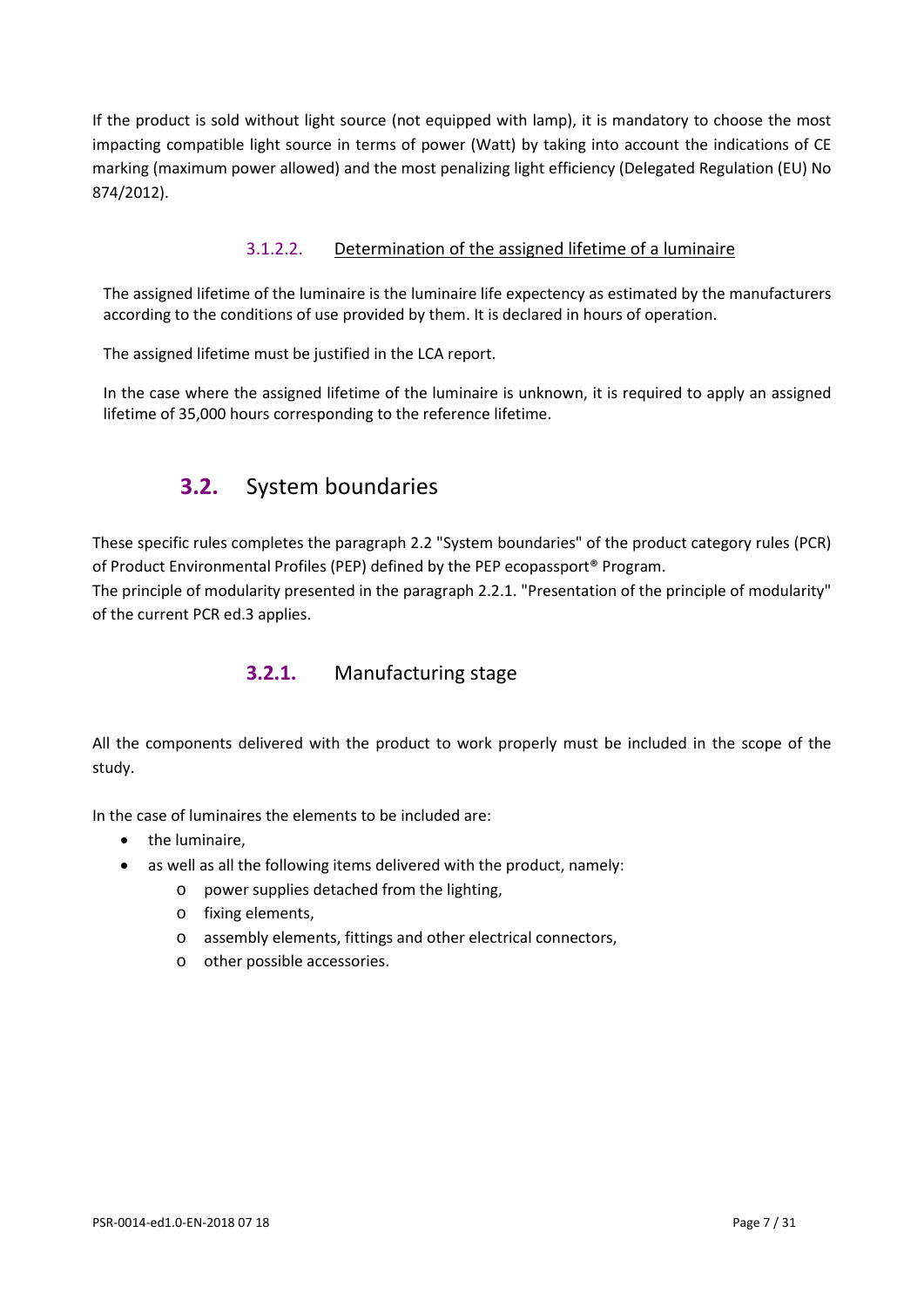### **3.2.2.** Distribution stage

This PSR does not require any additional requirements to the paragraph 2.2.4. "Distribution stage"of the current PCR ed.3.

### **3.2.3.** Installation stage

The installation of luminaires involves:

- power supplies when these are remote from the lighting and are not supplied with the product.
- the fixing elements in accordance with the manufacturer's instructions :
	- o the fixing devices recommended by the manufacturer when they are not delivered with the product :
		- $\blacksquare$  the fixing elements to the frame,
		- the assembly elements, fittings and other electrical connectors.
	- o the other possible accessories

The LCA report precises all the elements necessary for the installation of the luminaire.

- the first light source by default when the luminaire is sold without a light source or when the light source is not integrated,
- end-of-life treatment of packaging waste. In fact, the packaging wastes produce during the installation stage are assumed to be eliminated by the installator once the equipement is installed.

The installation is not considering:

- all modification of the frame and/or addition of elements not provided by the manufacrurer (eg: electricial network connection, roadworks), The actual impact of these operations is to be calculated according to the installation elements used during the insallation operation by the user of the declaration if he wishes.
- fixing processes that are implemented during the installation.

### **3.2.4.** Use stage

The use phase of luminaires involves:

- an electrical consumption of reference product, measured, justified and dependent on the lighting management functions concerned, if applicable,
- possible replacement of light sources (including the manufacture and distribution of light sources),
- any other consumables and maintenance oprations necessary to the proper functioning of the luminaire provided by the manufacturer,
- end-of-life treatment of potential waste (such as replaced light sources or packaging wastes).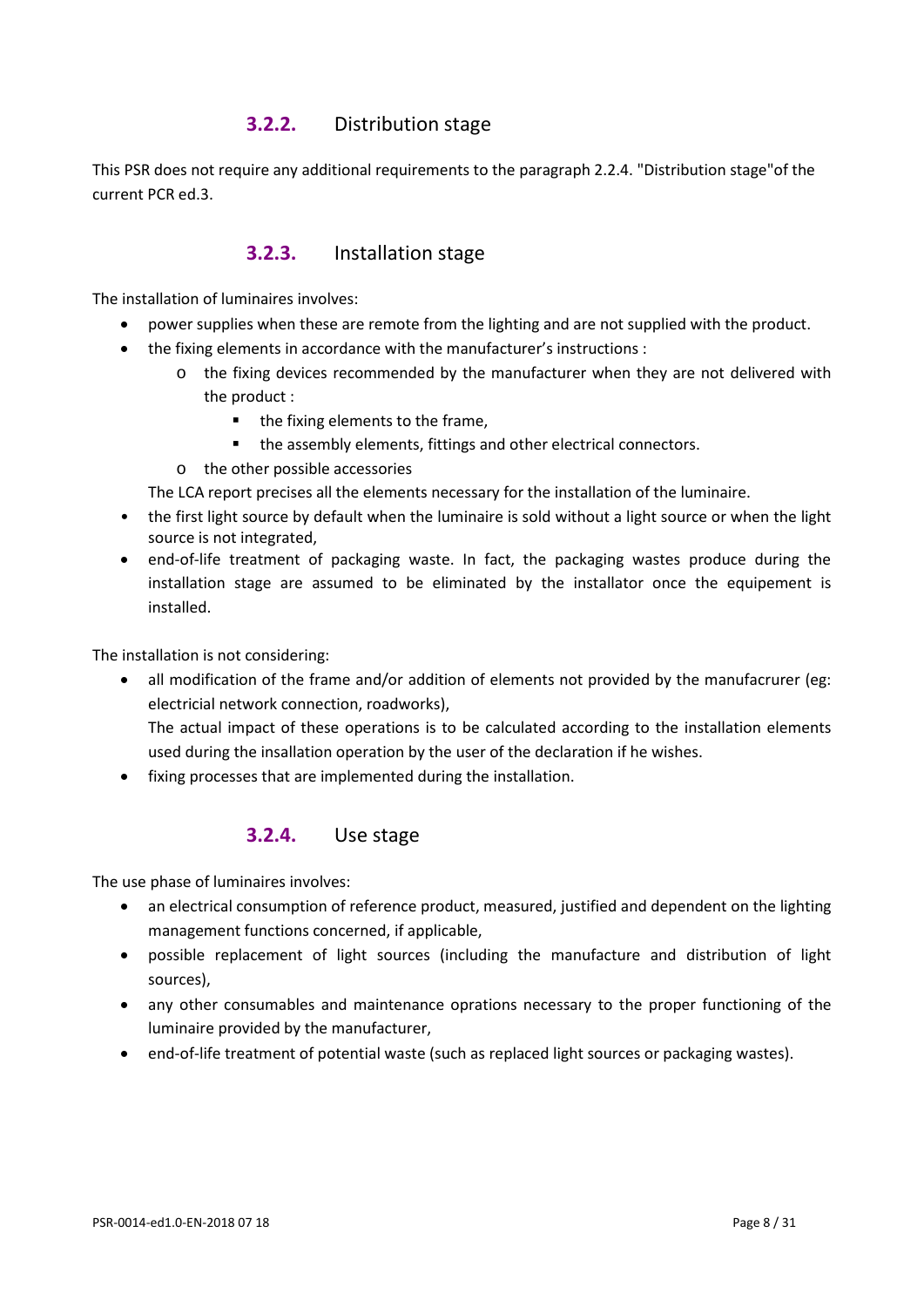The use phase is not considering:

• upgrade operations (modification of the product involving an evolution of its functions and its use).

### **3.2.5.** End of life stage

The end of life stage of luminaires involves:

- the end of life treatment of luminaire.
- the end of life treatment of the last light source presented in the luminaire.

### **3.2.6.** Specific exclusions

<span id="page-8-0"></span>This PSR dose not require any additional exclusion from paragraph 3.2.8 "Excludes from System Boundaries" of the current PCR ed.3 except for the flow related to the fixation processes described in the paragraph 3.2.3 of this document.

### **3.3.** Cut-off criteria

<span id="page-8-1"></span>The requirements specified in the paragraph 2.3 "Cut-off rules" of the product category rules (PCRs) of Product Environmental Profiles (PEP) defined by the PEP ecopassport® Program applys here.

## **3.4.** Co-product allocation rules

The present specific rules complement section 2.4 "Co-product allocation rules" of the product category rules (PCRs) of Environmental Product Profiles (PEP) defined by the PEP ecopassport® Program.

<span id="page-8-2"></span>When a process generates several co-products, the weight flow allocation rule must be applied based on the output weight considered in the study.

### **3.5.** Development of scenarios (default scenarios)

Any other scenario than the default scenari described below must be justified in the LCA report and mentioned in the PEP.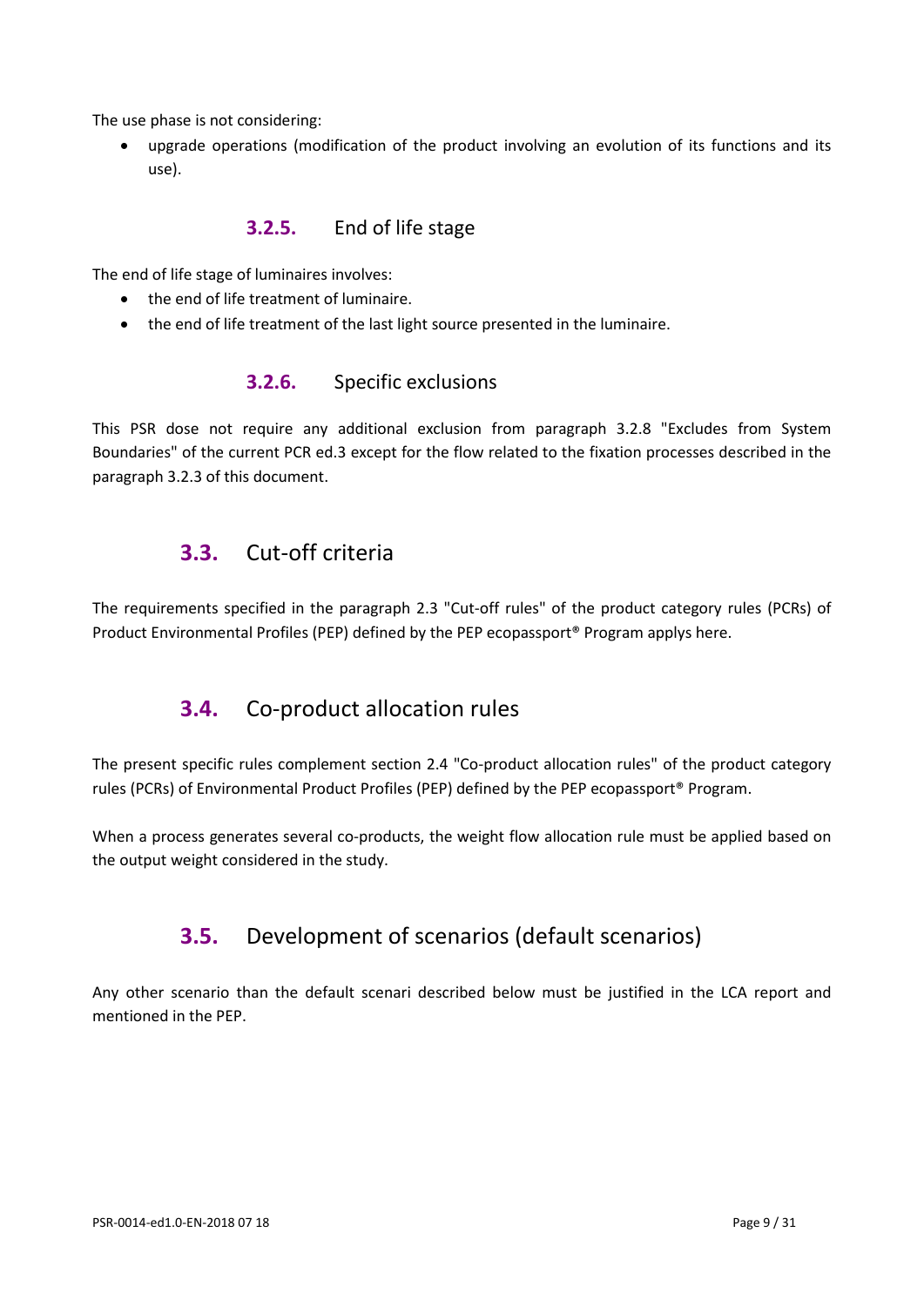### **3.5.1.** Manufacturing stage

The manufacturing stage shall be analyzed in accordance with paragraph 3.2.1 "System boundaries / Manufacturing stage" of this PSR and the default scenarios of the product category rules (PCRs) of the Environmental Product Profiles (PEP) defined by the PEP ecopassport® Program ().

### 3.5.1.1. Luminaires sold without power supply equipment

If the luminaire is sold without power supply equipment, it is mandatory to choose the power supply equipment recommended by the manufacturer to ensure proper functioning of the luminaire under the conditions of use defined by the manufacturer over the assigned service life of the luminaire.

The choice of the power supply equipment must be justified in the LCA report and specified in the PEP.

### **3.5.2.** Distribution stage

The distribution stage shall be analyzed in accordance with the paragraph 3.2.2 "System boundaries / Distribution stage" of current PSR and default scenarios of the product category rules (PCRs) of Product Environmental Profiles (PEP) defined by the PEP ecopassport® Program.

### **3.5.3.** Installation stage

The installation stage shall be analyzed in accordance with the paragraph 3.2.3 "System boundaries / Installation stage" of this PSR and default scenarios of the product category rules (PCRs) of Product Environmental Profiles (PEP). ) defined by the PEP ecopassport® Program.

### **3.5.4.** Use stage

### 3.5.4.1. Electricity consumption scenario

For the use stage, the default geographic area is Europe and shall be specified in the PEP. Any other geographical area shall be specified in the LCA report and in the PEP.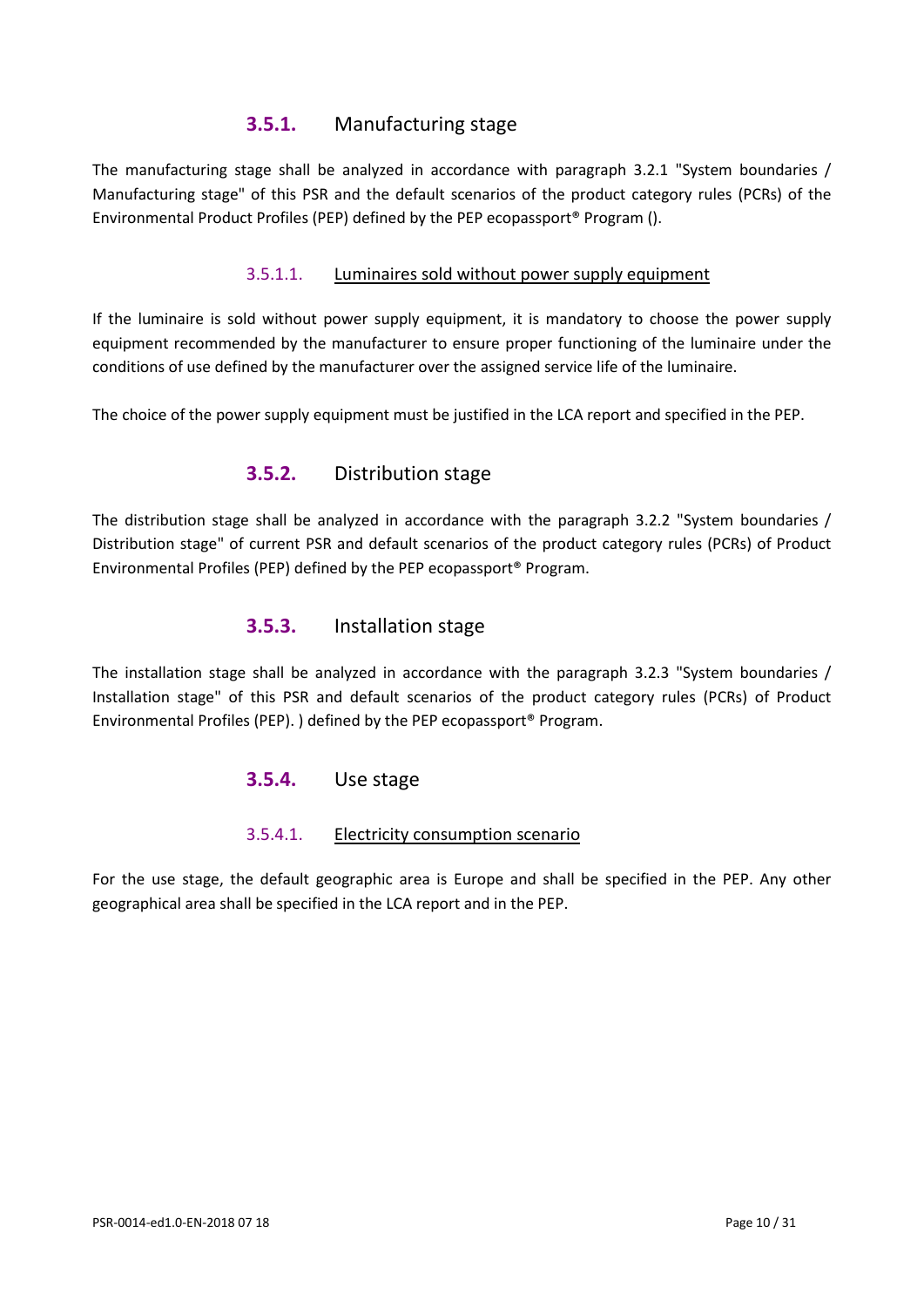#### *3.5.4.1.1. Luminaire without light management function*

#### *3.5.4.1.1.1. Reference use scenario*

The defaut use scenario of a luminaire is a continuous use at nominal power during the assigned lifetime of the luminaire.

#### *3.5.4.1.1.2. Energy consumption*

The final energy consumption of a **luminaire without light management function** over its assigned lifetime, expressed in kilowatt-hour, is calculated as follows:

#### C = P x Assigned lifetime

With:

P = declared power of the lighting circuit in operation at nominal power (in kilowatts) including all lamps, power supplies and other components necessary for the proper funtioning of the device. In the presence of several components, the power of the lighting equals to the sum of the powers of each component. The power of the lighting must be justified by the manufacturer with a technical manual.

If the product is sold without light source (not equipped with lamp), it is necessary to take into account the power of the lamps (lamps with the most impacts according to paragraph [3.5.4.4\)](#page-14-0) to determine the value of P.

Assigned lifetime= lifetime of the luminaire declared by the manufacturer (in hours).

The lightings without energy management function who behave like switches does not comsume energy in the non-active mode.

### *3.5.4.1.2. Luminaire with light management function*

#### *3.5.4.1.2.1. List of light management functions*

This paragraph is intended to deal with the most common light management functions of the market. Any other light management function shall be described and justified in the LCA report.

| Light management function<br>nomination                                       | <b>Description</b>                                                                                                                                                                                                                                                                                                                                                                                                       |  |
|-------------------------------------------------------------------------------|--------------------------------------------------------------------------------------------------------------------------------------------------------------------------------------------------------------------------------------------------------------------------------------------------------------------------------------------------------------------------------------------------------------------------|--|
| Variation or extinction system<br>according to the brightness of<br>day light | System allowing to maintain a constant level of illumination according to the<br>contribution of natural light in the environment.<br>The variation of luminous flux of the luminaire can be continuous or by<br>thresholds, and go to extinction.                                                                                                                                                                       |  |
| Variation or extinction system<br>according to the presence and<br>absence    | The main function of this type of device is to save energy by lowering the<br>luminosity in case of absence of people.<br>The decline can be continuous or by thresholds, and go to extinction.<br>Most of the time, the lighting turns on automatically once an element enters its<br>scope of detection.<br>Device can be called differently depends on the technologies used (motion<br>detector, passage detector ). |  |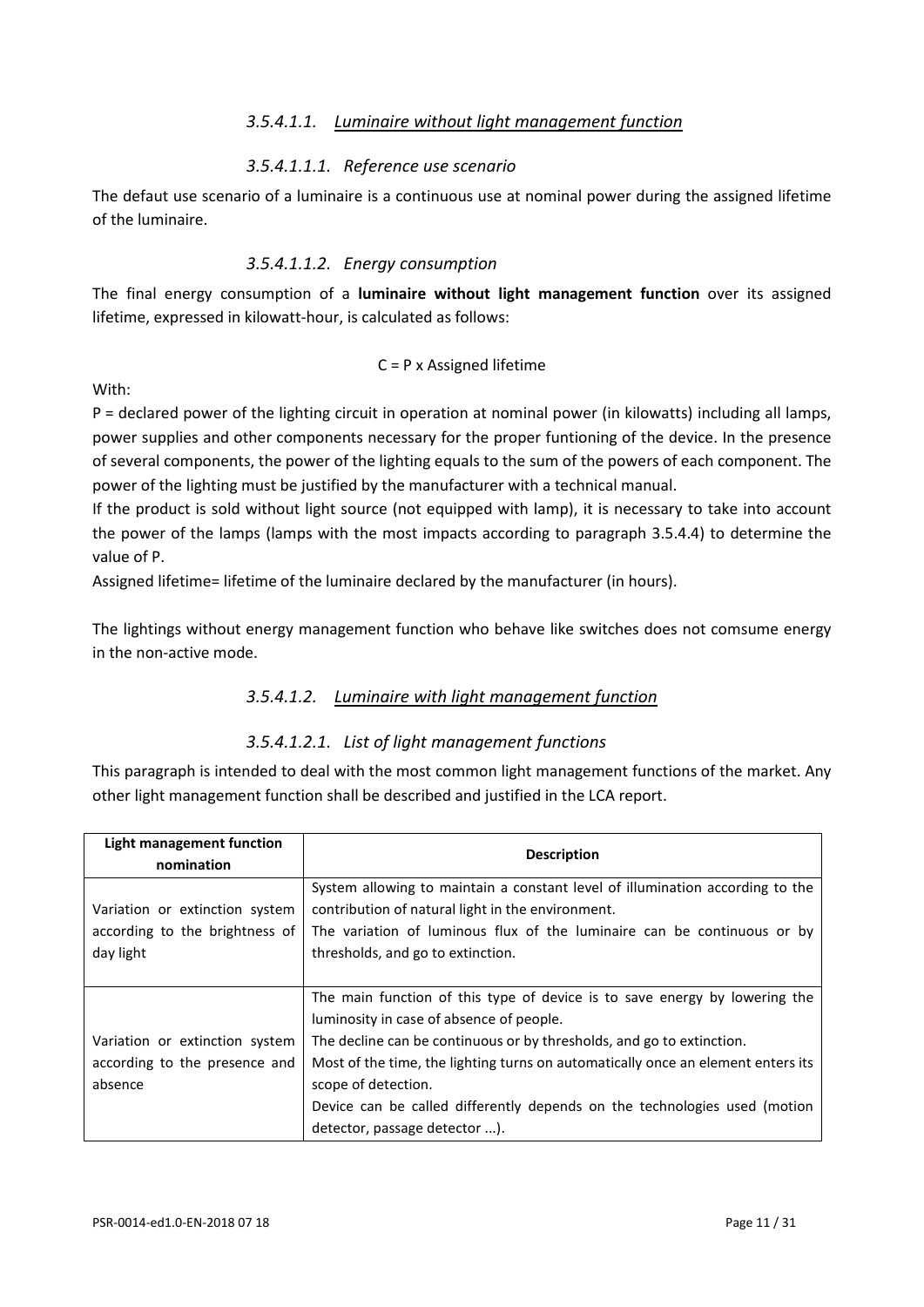| Light management function<br>nomination | <b>Description</b>                                                                                                                                                                                                             |  |
|-----------------------------------------|--------------------------------------------------------------------------------------------------------------------------------------------------------------------------------------------------------------------------------|--|
| Combination<br>οf<br>presence           | Function represented by the combination of the two previous functions to                                                                                                                                                       |  |
| detection<br>function<br>and            | adapt the artificial light input in a given environment, according to natural light                                                                                                                                            |  |
| luminosity function                     | and presence detection.                                                                                                                                                                                                        |  |
|                                         | the contribution of the contribution of the first contribution of the contribution of the contribution of the contribution of the contribution of the contribution of the contribution of the contribution of the contribution |  |

**Table 1 – Different types of light management function**

### *3.5.4.1.2.2. Reference use scenario*

The default use scenario for a luminaire with a light management function is to manage the outgoing luminous flux over its assigned lifetime. It is considered that lighting management functions do not influence the assigned lifetime.

Over assigned lifetime, the device will alter from an active mode to a power saving mode according to the light management function. In active mode, the luminaire operates at its nominal power.

Any other use scenario shall be justified in the LCA report and mentioned in the PEP.

### *3.5.4.1.2.3. Energy comsuption*

The final energy consumption of a luminaire over its assigned lifetime, expressed in kilowatts, with a light management function is calculated as follows:

### C = P x Assigned lifetime x Theoretical energy saving coefficient

With:

l

P = declared power of the lighting circuit in operation at nominal power (in kilowatts) including all lamps, power supplies and other components necessary for the proper funtioning of the device. In the presence of several components, the power of the luminaire equals to the sum of the powers of each component. The power of the lighting must be justified by the manufacturer with a technical manual.

If the product is sold without light source (not equipped with lamps), it is necessary to take into account the power of the lamps (lamps with the most impacts according to paragraph [3.5.4.4\)](#page-14-0) to determine the value of P.

When the power supply equipment is not supplied with the reference product and its power is not used to determine P, this must be explicitly mentioned in the PEP.

Assigned lifetime= lifetime of the luminaire declared by the manufacturer (in hours). It is considered that lighting management functions do not influence the assigned lifetime of luminaire.

The energy gain coefficients are associated with the various functions available on the luminaire market<sup>4</sup>. The energy saving coefficients include the power consumption of the luminaire in non-active mode (standby).

<span id="page-11-0"></span><sup>&</sup>lt;sup>4</sup> Coefficients determined in a consensual way by the technical experts of the sector who participated in the development of the PSR considering the values defined by the ADEME ( "Certificats d'économies d'énergie Luminaire d'éclairage générale à modules LED" - December 24, 2014 JORF ) and energy saving certificates ("Certificats d'économies d'énergie Lampe ou luminaire à modules LED pour l'éclairage d'accentuation" - 2 August 2015 JORF).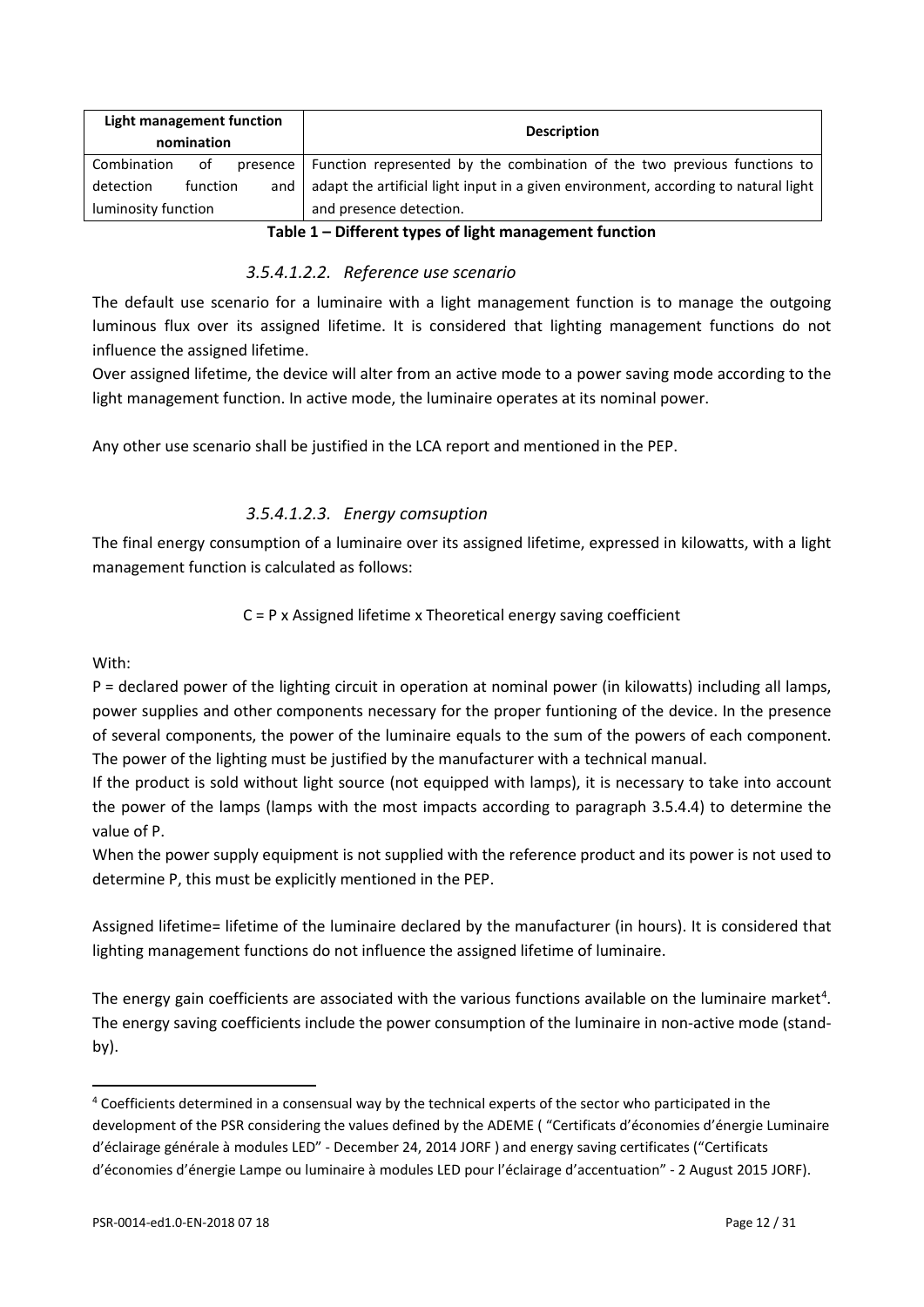| Light management function               | Thereotical reduction of energy | <b>Thereotical coefficient of</b> |
|-----------------------------------------|---------------------------------|-----------------------------------|
| nomination                              | consumption                     | energy saving                     |
| Variation<br>extinction<br>system<br>or |                                 |                                   |
| according to the brightness of day      | $-25%$                          | 0.75                              |
| light                                   |                                 |                                   |
| Variation<br>extinction<br>system<br>or |                                 |                                   |
| the presence<br>according to<br>and     | $-25%$                          | 0.75                              |
| absence                                 |                                 |                                   |
| Combination of presence detection       | $-45%$                          | 0.55                              |
| function and luminosity function        |                                 |                                   |

#### **Table 2 – Energy saving coefficients according to light management function**

<span id="page-12-2"></span>Any other light management function shall be described with its energy saving coefficient justified in the LCA report.

#### 3.5.4.2. Light sources replacement

The replacement of the light sources must be taken into account over the assigned lifetime of the luminaire. The number of alternative light sources will be calculated and rouned up to the next whole number.

The table below summarizes the average lifetime of the most representative light source categories in the market $5$  :

| <b>Light source nomination</b> |                 | <b>Average lifetime</b> |
|--------------------------------|-----------------|-------------------------|
|                                |                 | (hours)                 |
| Incandescent                   |                 | 1,000                   |
| Halogen                        |                 | 2,000                   |
| Fluocompact lamp               | With ballast    | 11,000                  |
|                                | Without ballast | 14,000                  |
| Fluorescent tube               | T5 type         | 20,000                  |
|                                | T8 type         | 15,000                  |
|                                | Metal halide    | 14,000                  |
| Discharge lamp                 | Metal iodide    | 12,000                  |
|                                | Sodium          | 23,000                  |
|                                | Mercury vapor   | 15,000                  |
| LED lamp                       |                 | 17,000                  |
| Integrated LED module          |                 | 50,000                  |

#### **Table 3 – Average lifetime of light sources**

<span id="page-12-1"></span>This table can be used as a reference without additional justifications.

However, it is possible to take into account the assigned lifetime of the light source if justified in the LCA report on the basis of technical reports.

 $\overline{a}$ 

<span id="page-12-0"></span><sup>&</sup>lt;sup>5</sup> According to the data provided by the various manufacturers who paticipated the creation of the PSR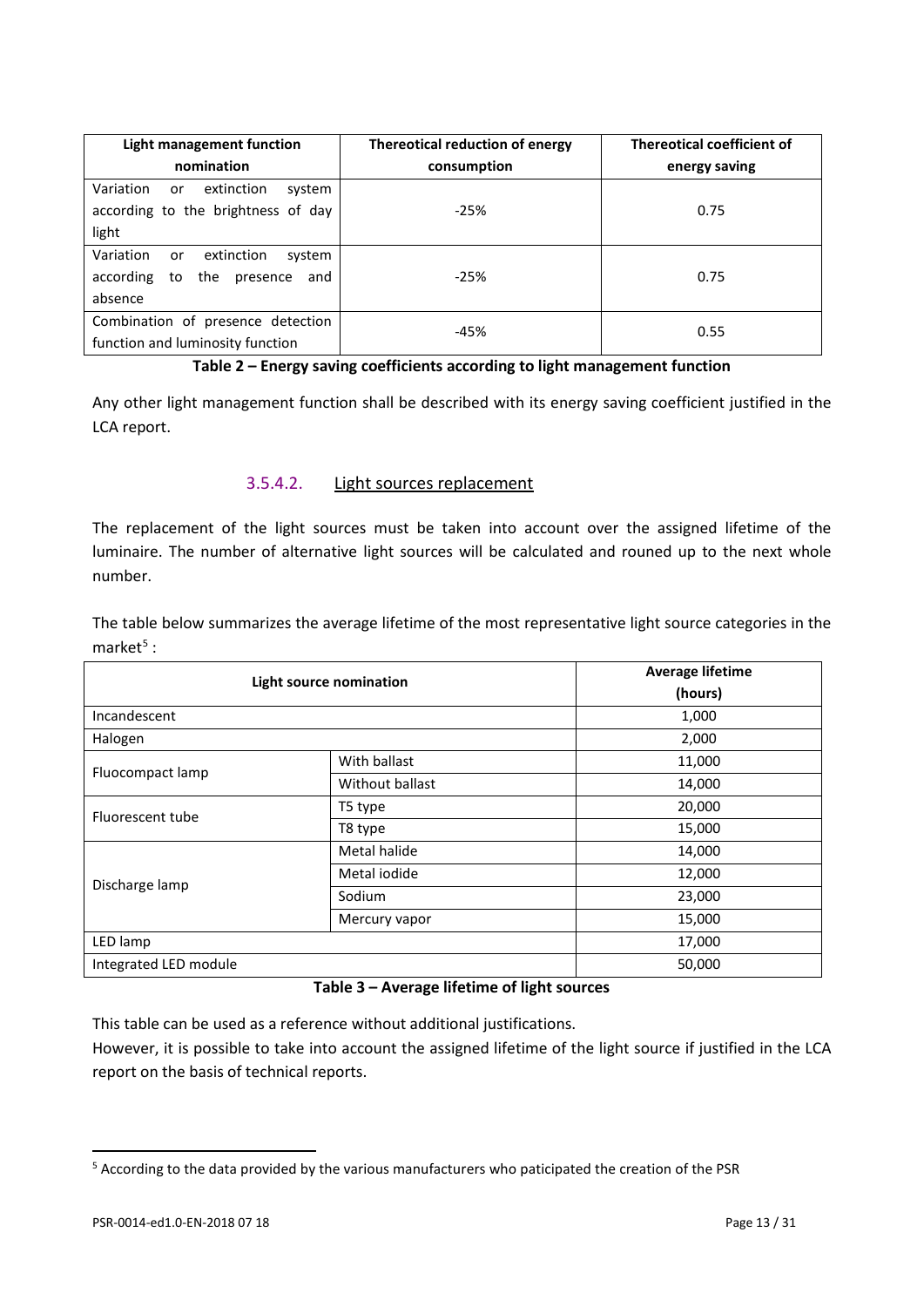### 3.5.4.3. End of life treatment of light sources

<span id="page-13-0"></span>A transport stage representing the shipment of collected waste to approved treatment centers is to be considered. The default distance is 150 km by truck.

The LCI module of the ELCD database can be used for this scenario:

• Truck: the last available version of the module "Articulated lorry transport; Euro 0, 1, 2, 3, 4 mix; 40 t total weight, 27 t max payload "for geolocation" RER "and not parameterized.

Regarding recovery processes, the study will cover all the stages of the sector until temporary storage before recovery.

| <b>Light source nomination</b> |                                 | End of life sector                 |
|--------------------------------|---------------------------------|------------------------------------|
| Incandescent                   |                                 | Scenario 1                         |
| Halogen                        |                                 | Scenario 1                         |
| Fluocompact lamp               | Compact fluorescent             | Scenario 2                         |
|                                | Without ballast                 | Scenario 2                         |
| Fluorescent tube               | Fluorescent tube                | Scenario 2                         |
|                                | Type T8                         | Scenario 2                         |
|                                | Discharge lamp                  | Scenario 3                         |
| Discharge lamp                 | lodure metallic                 | Scenario 3                         |
|                                | Sodium                          | Scenario 3                         |
|                                | Mercury vapor                   | Scenario 3                         |
| Lampe LED                      | Scenario 2                      |                                    |
| Integrated LED module          | Waste to be considered with the |                                    |
|                                |                                 | luminaire at the end of life stage |

|  |  | Table 4 – End of life sector of the light source |  |
|--|--|--------------------------------------------------|--|
|--|--|--------------------------------------------------|--|

| Scenario 1 | <b>Proportion of luminaire</b> | Type of treatment            |
|------------|--------------------------------|------------------------------|
| Landfill   | 100%                           | Landfill of household wastes |

| <b>Scenario 2</b> | <b>Proportion of luminaire</b> | <b>Type of treatment</b>          |
|-------------------|--------------------------------|-----------------------------------|
| Recycling         | 55%                            | Waste inventory declaration for   |
|                   |                                | recycling                         |
| Landfill          | 45%                            | Landfill of EEE wastes (luminaire |
|                   |                                | type)                             |

| Scenario 3 | <b>Proportion of luminaire</b> | <b>Type of treatment</b>                   |
|------------|--------------------------------|--------------------------------------------|
| Recycling  | 80%                            | Waste inventory for recycling              |
| Landfill   | 20%                            | Landfill of EEE wastes (luminaire<br>type) |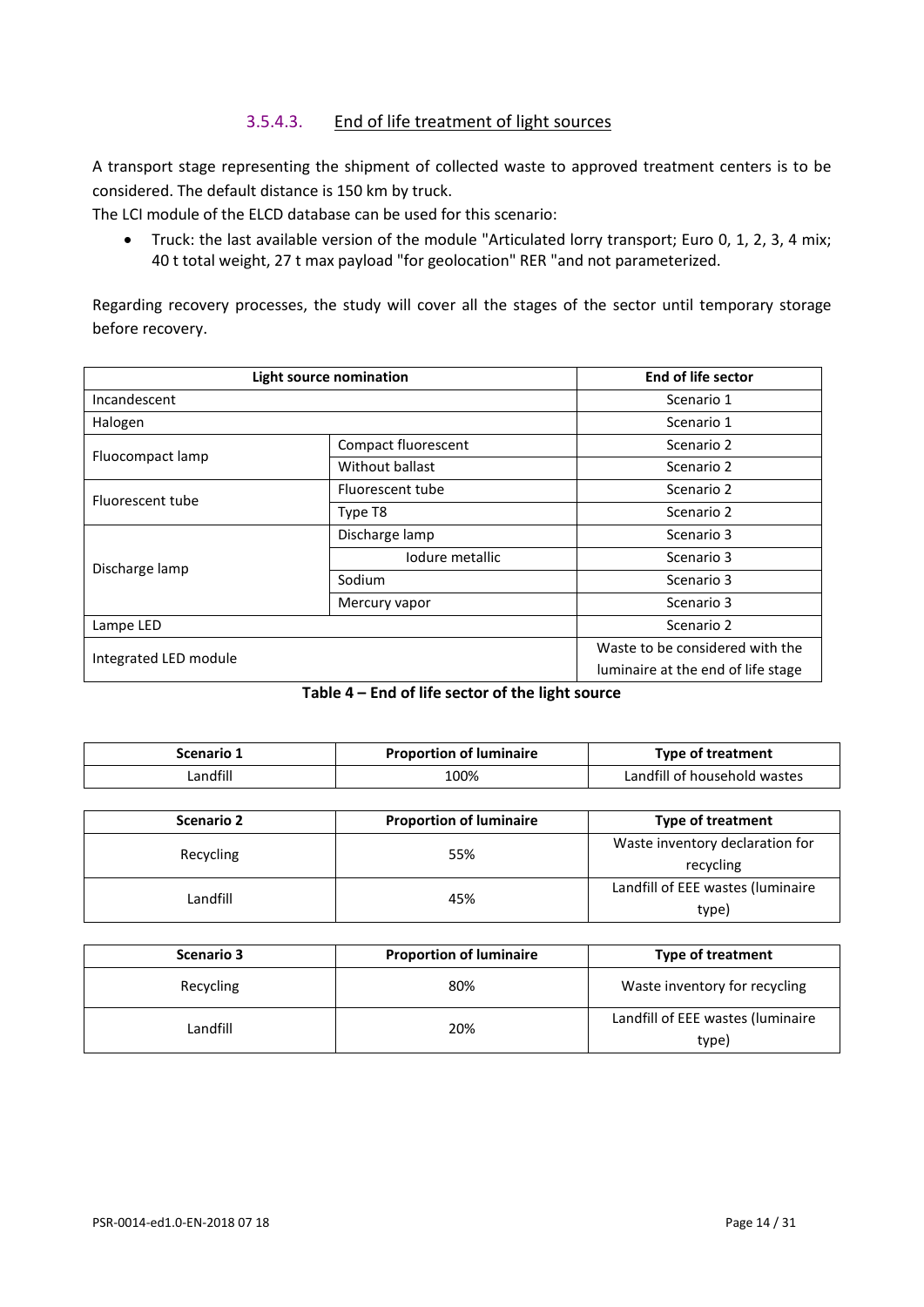### 3.5.4.4. Luminaire sold without a light source

<span id="page-14-0"></span>If the luminaire is sold without a light source (not equipped with lamp), the compatible light source with the most impact must be chosen:

- Maximizing the power (Watt) by considering the CE mark indication (authorized maximum power)
- Minimizing the luminous efficacy (EU Delegated Regulation No 874/2012).

If the manufacturer recommends the use of a specific light source, it may be considered.

The choice of the light source must be justified in the LCA report and specified in the PEP.

### **3.5.5.** Maintenance stage

The requirements specified in the paragraphs 2.2.6 "Use stage" and 2.5.5 "Maintenance stage" of the product category rules (PCRs) of Product Environmental Profiles (PEP) defined by the PEP ecopassport® Program apply.

### **3.5.6.** End of life stage

When the light source is not integrated into the luminaire, the treatment of the last light source in operation is included in the luminaire end of life treatment.

When the light source is integrated into the luminaire, the treatment of the integrated light source is included in the luminaire end of life treatment.

The treatment of the light source applied at its end of life stage is identical to the requirements described in the paragraph [3.5.4.3](#page-13-0) of current specific rules.

Regarding recovery processes, the study will cover all the stages until the temporary storage step before recovery.

The **professional and household luminaires** are subject to specific end-of-life treatment obligations regulated by Directive 2012/19 / EU on waste electrical and electronic equipment and Decree No. 2005- 829 of 20 July 2005, for which minimum recovery constraints are applicable:

- Minimum 75% of waste must be recovered,
- And minimum 55% of the waste is prepared for recycling or reuse.

Evidence of affiliation to a third party organization will be attached to the LCA report by providing the attestation of membership in an eco-organization authorized by the public authorities.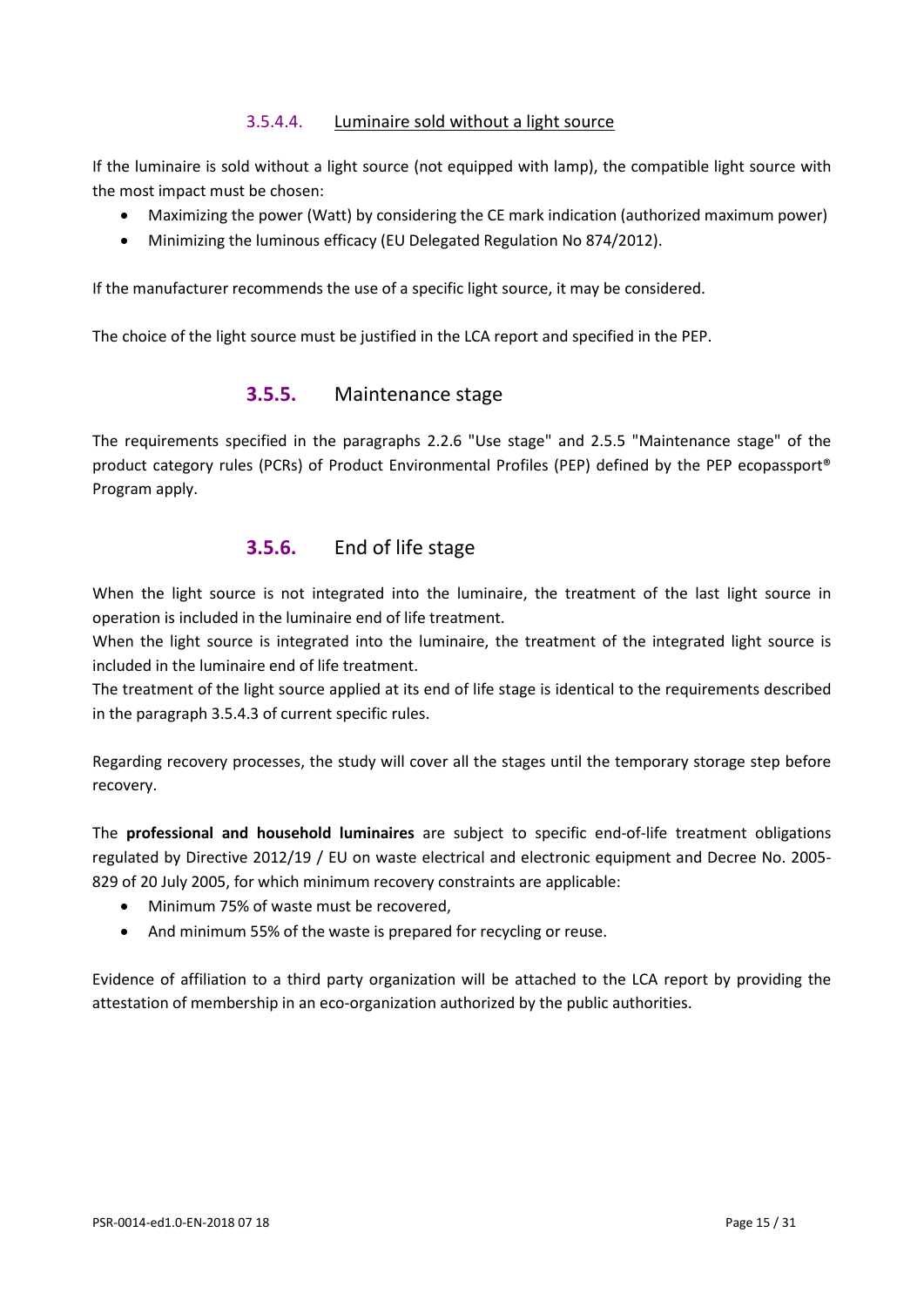### **1st case: Minimum compliance with regulatory requirements in a collective system**

If the producer can justify his membership of an authorized third party eco-organization, this situation will be modeled at the end-of-life phase by considering processes repartition as presented in [Table 5](#page-15-0) (Note: when luminaire is treated outside France for end-of-life treatment, the treatment repartition must be justified in the LCA report).

A transport step representing the shipment of collected waste to approved treatment centers is to be considered. The default distance is 150 km by truck.

The LCI module of the ELCD database can be used for this scenario:

• Truck: the last available version of the module "Articulated lorry transport; Euro 0, 1, 2, 3, 4 mix; 40 t total weight, 27 t max payload "for geolocation" RER "and not parameterized.

|                                      | <b>Proportion of luminaire</b>        | <b>Type de treatment</b>             |
|--------------------------------------|---------------------------------------|--------------------------------------|
|                                      | 77%                                   | Waste inventory declaration for      |
| Recycling                            |                                       | recycling                            |
| Incineration with energy recovery    | Waste inventory declaration for<br>6% |                                      |
|                                      |                                       | incineration with energy recovery    |
| Incineration without energy recovery | 8.5%                                  | Incineration without energy recovery |
|                                      |                                       | of EEE wastes (luminaire type)       |
| Landfill                             | 8.5%                                  | Landfill of EEE wastes (luminaire    |
|                                      |                                       | type)                                |

### <span id="page-15-0"></span>**Table 5 – Scenarios of luminaires end of life treatment (respect the minimium regulatory requirements in France)**

#### **2nd case: Compliance with minimum regulatory requirements for individual systems**

If the producer can justify the way his waste is recycled in his individual system and that he respects the regulatory requirements, this situation will be modeled at the end-of-life phase by considering processes repartition as presented in [Table 5](#page-15-0) (Note: when luminaire is treated outside France for its end-of-life treatment, the treatment repartition must be justified in the LCA report).

A transport step representing the shipment of collected waste to approved treatment centers is to be considered. The default distance is 1,000 km by truck.

The LCI module of the ELCD database can be used for this scenario:

• Truck: the last available version of the module "Articulated lorry transport; Euro 0, 1, 2, 3, 4 mix; 40 t total weight, 27 t max payload "for geolocation" RER "and not parameterized.

#### **3rd Case: No proof of recovery**

If the producer can not justify his membership of an authorized third party eco-organization or that he respects the regulatory requirements related to end of life phase, he is not allow to create a PEP on this product.

Any other product end-of-life treatment repartition used must be justified in the LCA report and mentioned in the PEP.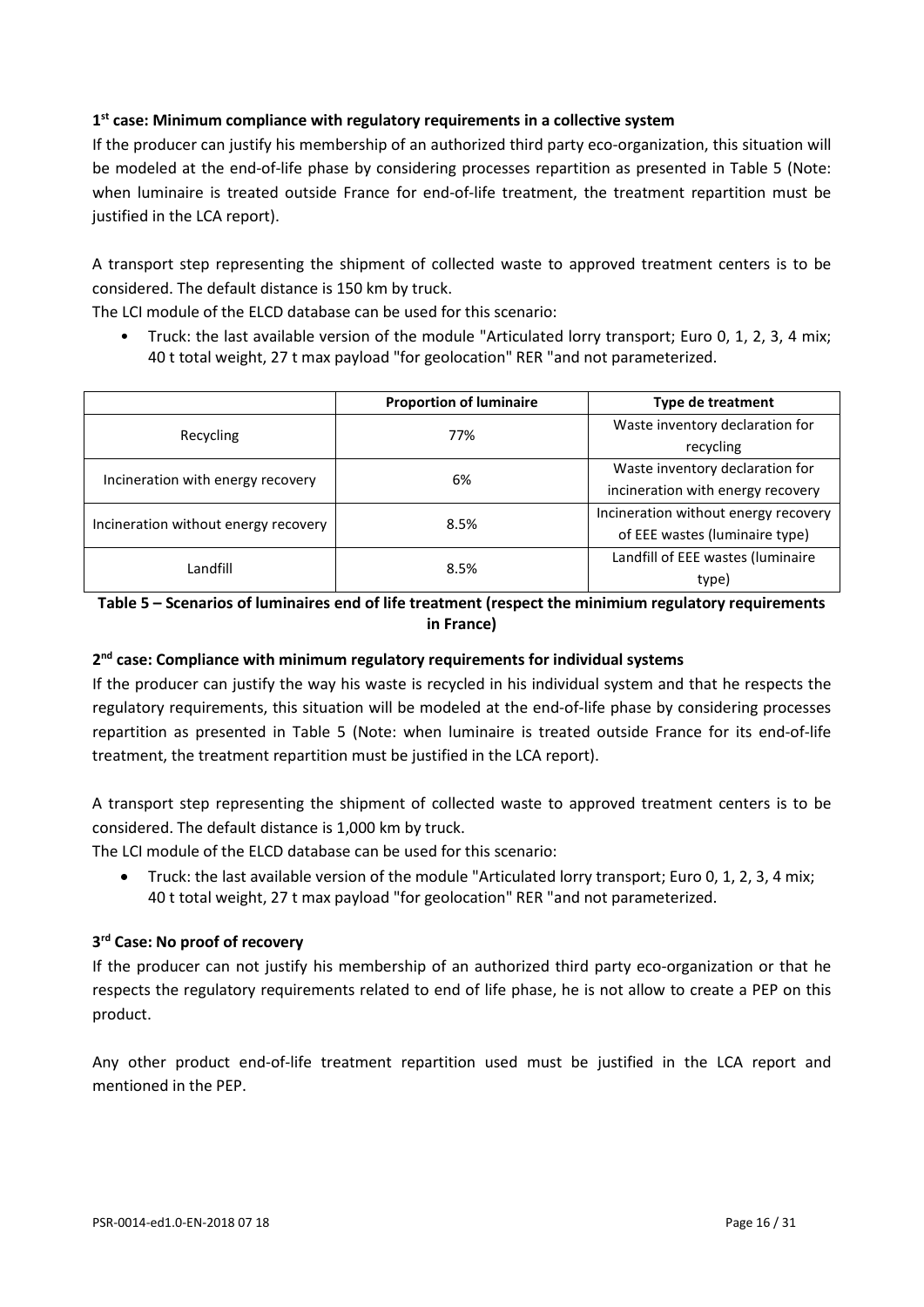### **3.6.** Rules applying to joint environmental declarations

<span id="page-16-1"></span><span id="page-16-0"></span>The rules specified in the paragraph 2.7 "Rules applying to joint environmental declarations" of the product category rules (PCR) of Product Environmental Profiles (PEP) defined by the PEP ecopassport® Program apply.

## **3.7.** Requirements concerning the collection of primary and secondary data

<span id="page-16-2"></span>The rules specified in the paragraphs 2.9 "Requirements for the collection of primary data" and 2.10 "Requirements for the collection of secondary data" of the product category rules (PCR) of Product Environmental Profiles (PEP) defined by the PEP ecopassport® Program apply.

### **3.8.** Data quality evaluation

<span id="page-16-3"></span>The rules specified in the paragraphs 2.11 "Data quality evaluation" of the product category rules (PCR) of Product Environmental Profiles (PEP) defined by the PEP ecopassport® Program apply.

### **3.9.** Calculation of environmental impact

**3.9.1.** Calculation of environmental impact at the product level (declared unity)

<span id="page-16-4"></span>The results of environmental impacts generated by the life cyle of reference product correspond to the environmental impacts at the declared unity level.

### **3.9.2.** Calculation of environmental impact at the level of functional unit (FU)

In order to evaluate the results of environmental impacts at the level of functional unit declared in the PEP (reminder: Provide lighting that delivers an outgoing artificial luminous flux of 1,000 lumens during a reference lifetime of 35,000 hours), the environmental impacts generated by the life cycle of the reference product must be brought back to the functional unit.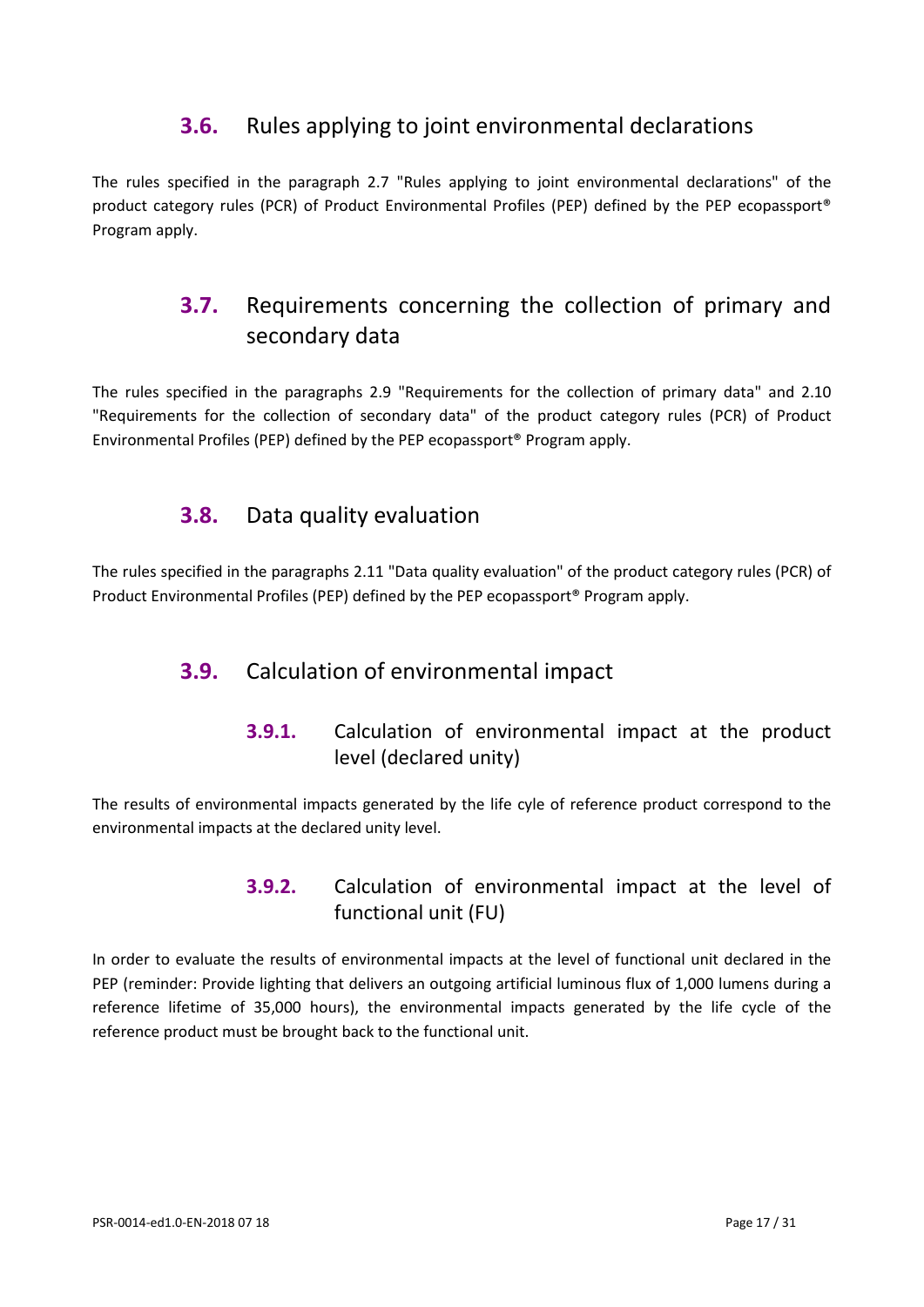Calculations of environmental impacts of the manufacturing, distribution, installation, use and end-of-life stages are carried out as follows for each life cycle stage:

### **Environmental impact of PEP (for 1,000 lumens over 35,000 hours) = Environmental impact of the reference product x (1,000 / Outgoing luminous flux of the reference product in lumens) x (35,000 / Assigned product lifetime of the reference product in hours)**

### Examples:

In the case of a luminaire providing an outgoing artificial luminous flux of 2,500 lumens during a lifetime of 50,000 hours, the coefficient to be applied is the following:

Environmental impact of PEP (for 1,000 lumens over 35,000 hours) = Environmental impact of the reference product x  $(1.000 / 2.500) \times (35.000 / 50.000) =$ Reference product environmetal impact x 0.28

In the case of a luminaire providing an outgoing artificial luminous flux of 500 lumens during a lifetime of 25,000 hours, the coefficient to be applied is the following:

> Environmental impact of PEP (for 1,000 lumens over 35,000 hours) = Environmental impact of the reference product x  $(1,000 / 500)$  x  $(35,000 / 25,000)$  = Reference product environmetal impact x 2.8

# <span id="page-17-0"></span>**3.10.** Rules for extrapolation to a homogeneous environmental family

The current rules complete the paragraph "Rule(s) for extrapolation to a homogeneous environmental family" of the product category rules (PCR) of the Product Environmental Profiles (PEP) defined by the PEP ecopassport® Program.

The following paragraphs detail the extrapolation rules applicable to each stage of the life cycle and the conditions of belonging to a homogeneous environmental family. To use these extrapolation rules, the manufacturer must justify in the LCA report that the range of products fulfill all these conditions.

<span id="page-17-1"></span>These extrapolation rules are not intended to cover all the product lines on the market. The use of any other extrapolation rule and / or definition of environmental homogeneous family shall be justified in the LCA report.

### **3.10.1.** Definition of a homogenous environmental family

For luminaires, to be belonging to an environmental homogeneous family, the product group must have, in addition to the requirements established by the PCR, the following characteristics:

be in the same range of products of the manufacturer,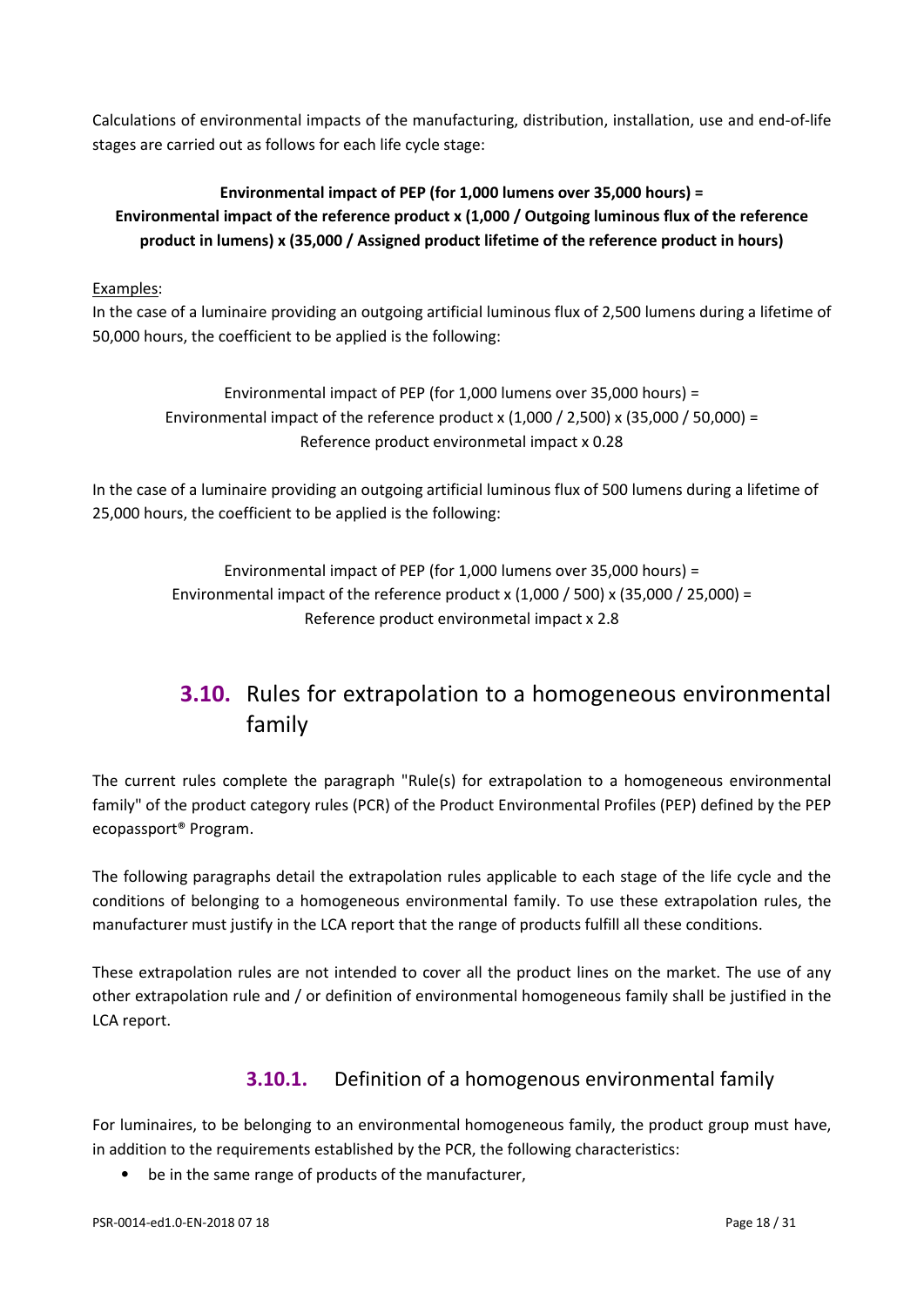- be subject to the same product standards,
- has the same assigned lifetime (for luminaire and its light source if applicable).

In particular, to belong to a homogeneous environmental family, the product group must have the following characteristics:

- the materials and manufacturing processes of luminaires are identical, namely:
	- o the same type of materials and manufacturing process for the luminaire structure,
	- $\circ$  the same type of power supply equipment (which means power supply devices have the same technology and, in the case of printed circuits, the same types of components),
	- o the same type of light source (which means the light sources have the same technology),
	- o the same type of lighting management system (which means lighting management systems have the same technology and, in the case of printed circuits, the same types of components).
- the packaging materials and manufacturing processes are identical,
	- the packaging is optimized within the product line, with means:
		- o the total mass of the packaging varies proportionally to the mass of the luminaire,
		- o the packaging material repartition is the same.
- the product group must use the same logistics circuit (the same transport type, distance and transport conditions),
- the conditions of installation and use are the same,
- the technology of the light source is identical,
- luminaires have the same energy saving functions,
- luminaires are recycled according to the same regulatory requirements.

Any other definition of homogeneous environmental family shall be justified in the LCA report.

### **3.10.2.** Application of extrapolation rules

If the conditions to belong to a homogeneous environmental family as defined in the paragraph [3.10.1](#page-17-1) are met, the extrapolation rules to be applied for each stage of the life cycle are those given in the paragraphs from [3.10.3](#page-19-0) t[o 3.10.7.](#page-21-0) These rules are applicable at the product level (or declared unit). The extrapolation coefficients calculation at the functional unit level shall take into account the instructions of the paragraph [3.9.2](#page-16-4) by using the following formula:

$$
Extrapolation coefficient at the product level \times \left(\frac{Lighting output of reference product (lumens)}{Lighting output of product concerned (lumens)}\right)
$$

When the extrapolation rules of a life cycle stage is based on the combination of several coefficients, the declarant of the PEP may apply one of the two following methods:

• Method 1: the declarant specifies in the LCA report the results of environmental impacts obtained for the entire product line by applying the different coefficients. The final choice of the coefficient has to be indicated in the PEP and calculated based on the results of extrapolation rules.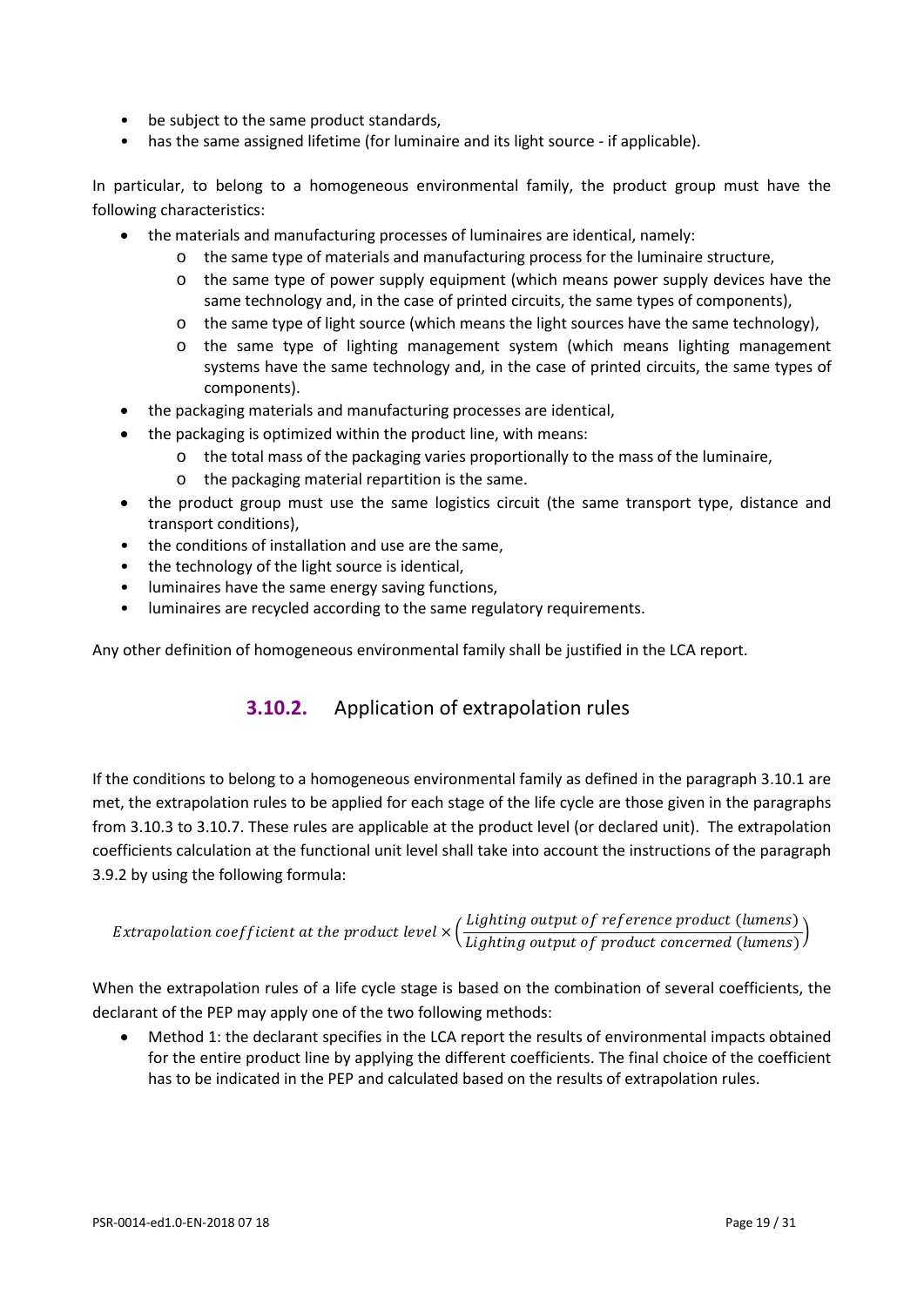• Method 2: The declarant keeps the maximum value among the set of coefficients calculated. **Note**: Method 2 is based on a conservative approach that maximizes environmental impacts compared to Method 1.

<span id="page-19-0"></span>All the extrapolation rules must be justified in the LCA report.

### **3.10.3.** Rules of extrapolation applied to fabrication stage

In the context of a range of products that respect the characteristics of a homogeneous environmental family as defined in the paragraph [3.10.1](#page-17-1) :

- the environmental impacts generated by the production of the luminaire structure and its packaging are maintly correlated to the weight of the luminaire structure,
- the environmental impacts generated by the production of the supply equipment are mainly correlated to the weight of the supply equipment,
- the environmental impacts generated by the production of the light source are mainly correlated to the weight of the light source,
- the environmental impacts generated by the production of the lighting management system are mainly correlated to the weight of the lighting management system.

For the manufacturing stage, the extrapolation rule to be developed from collection data at the product level (or declared unit) for any other luminaire in the same product range is:

|                                                           | Coefficient to be determined on the base of combination of 4 rules indicated below:                                                   |
|-----------------------------------------------------------|---------------------------------------------------------------------------------------------------------------------------------------|
|                                                           | Rule applicable to the production of luminaire structure and its packaging :                                                          |
|                                                           | $\sqrt{s}$ Structure weight of concerned product $(kg)$<br>Structure weight of reference product $(kg)$                               |
|                                                           |                                                                                                                                       |
|                                                           | Rule applicable to the production of power equipment :                                                                                |
|                                                           | Weight of power equipement of concerned product (kg)                                                                                  |
| <b>Coefficient</b><br>at<br>the<br>declared<br>unit level | Weight of power equipement of reference product $(kg)$                                                                                |
|                                                           | Rule applicable to the production of light source:                                                                                    |
|                                                           |                                                                                                                                       |
|                                                           | $\sqrt{Weight~of~light~source~of~concerned~product~(kg)}\over \textit{Weight~of~light~source~of~reference~product~(kg)}\ \textit{of}$ |
|                                                           | Rule applicable to the production of lighting management system :                                                                     |
|                                                           | Weight of lighting management system of concerned product $(kg)$                                                                      |
|                                                           | $\overline{Weight\ of\ light\ in\ management\ system\ of\ reference\ product\ (kg)}$                                                  |
|                                                           |                                                                                                                                       |
|                                                           | The rules are applicable at the collection data level and from its reference product<br>٠                                             |
|                                                           | The manufacturer must establish the overall extrapolation coefficiant at the life cycle                                               |
|                                                           | stage to be reported on the PEP                                                                                                       |
|                                                           | The manufacturer must provide the justification for the establishment of these                                                        |
|                                                           | parameters and document them in the LCA report                                                                                        |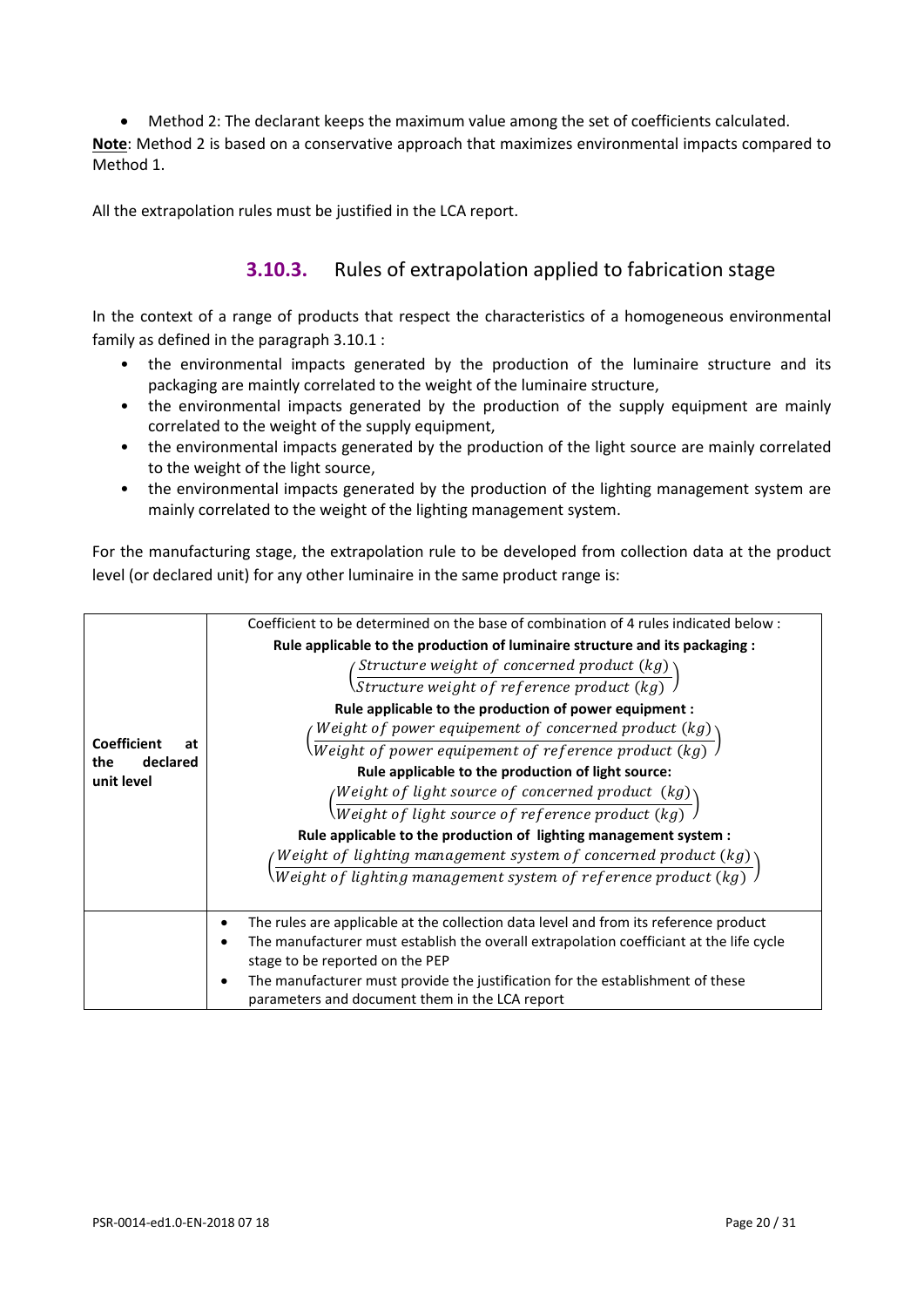### **3.10.4.** Rules of extrapolation applied to distribution stage

In the context of a range of products that respect the characteristics of a homogeneous environmental family as defined in the paragraph [3.10.1,](#page-17-1) the environmental impacts generated during the distribution stage are mainly correlated to the total weight of the luminaire including its packaging.

For the distribution stage, the extrapolation rule to be developed from collection data at the product level (or declared unit) for any other luminaire in the same product range is:

| Coefficient at                | <i>(Weight of concerned product + Packaging weight of concerned product <math>(kg)</math>)</i> |
|-------------------------------|------------------------------------------------------------------------------------------------|
| the<br>declared<br>unit level | Weight of reference product + Packaging weight of reference product $(kg)$                     |

With:

Packaging weight = packaging weight of the luminaire as defined in the paragraph **Erreur ! Source du renvoi introuvable.**, in kg.

### **3.10.5.** Rules of extrapolation applied to installation stage

In the context of a range of products that respect the characteristics of a homogeneous environmental family as defined in the paragraph [3.10.1,](#page-17-1) the environmental impacts generated during the installation stage are mainly correlated to the total weight of its packaging.

For the installation stage, the extrapolation rule to be developed from collection data at the product level (or declared unit) for any other luminaire in the same product range is:

| Coefficient at l  | <i>(Packaging weight of concerned product <math>(kg)</math>)</i> |
|-------------------|------------------------------------------------------------------|
| the<br>declared l | $\setminus$ Packaging weight of reference product $(kg)$         |
| unit level        |                                                                  |

With:

Packaging weight = packaging weight of the luminaire as defined in the paragraph 3.2.1, in kg

### **3.10.6.** Rules of extrapolation applied to use stage

In the context of a range of products that respect the characteristics of a homogeneous environmental family as defined in the paragraph [3.10.1](#page-17-1) :

- The environmental impacts generated by electricity consumption are mainly correlated to the total electrical power of the luminaire.
- The environmental impacts generated by the production of replacing light sources and the treatment of used light sources are mainly correlated to the weight of the light source.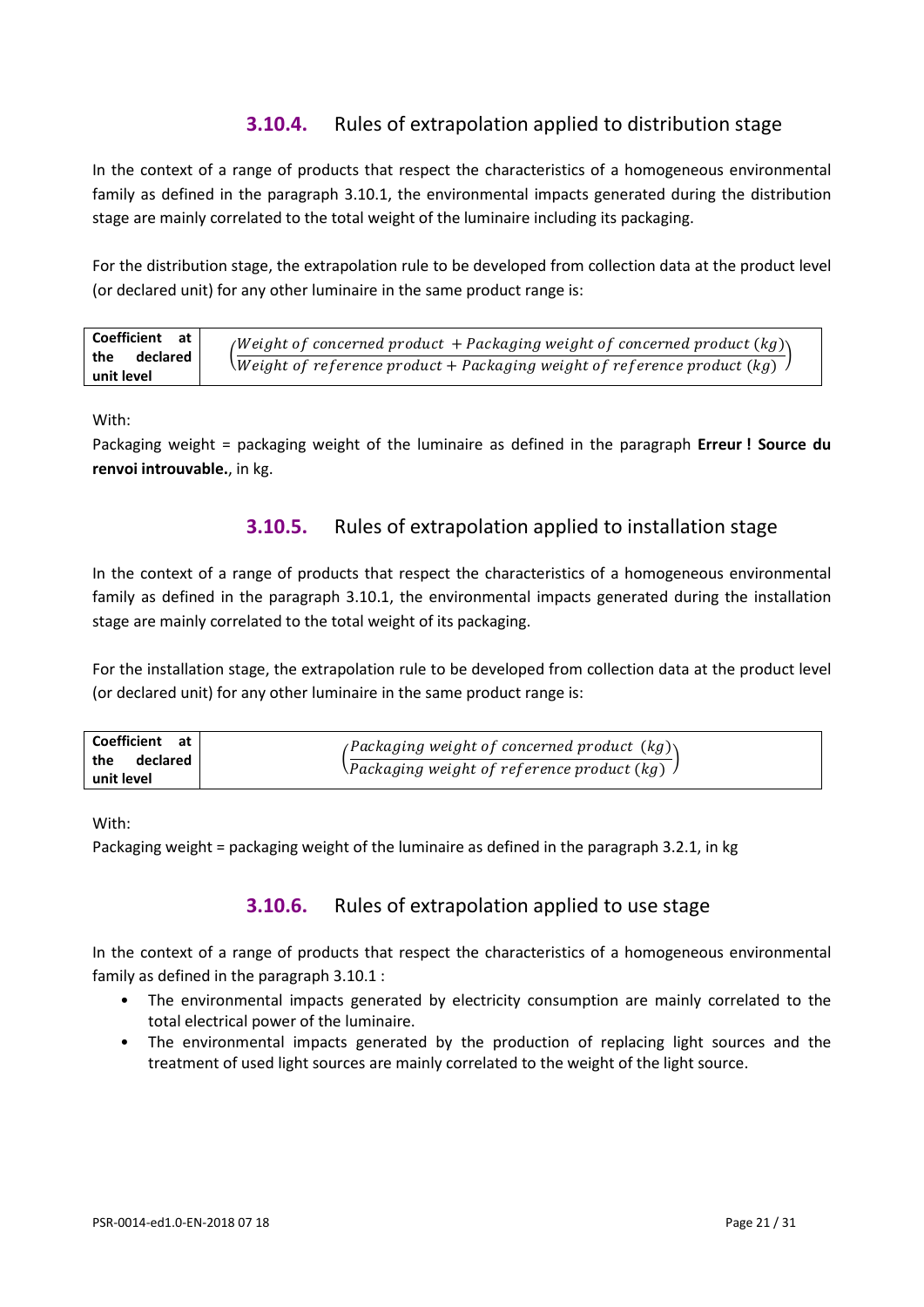For the use stage, the extrapolation rule to be developed from collection data at the product level (or declared unit) for any other luminaire in the same product range is:

| <b>Coefficient</b><br>at<br>declared<br>the<br>unit level | Coefficient to be determined on the base of combination of 2 rules indicated below:<br>Rule applicable to the electricity consumption :<br>$\sqrt{Power\;of\;concerned\;product\;(W)\choose Power\;of\;reference\;product\;(W)}$<br>Rule applicable to the production of replacing light sources and the treatment of used light<br>source:<br>Weight of concerned product light source $(kg)\gamma$<br>Weight of reference product light source (kg) |
|-----------------------------------------------------------|-------------------------------------------------------------------------------------------------------------------------------------------------------------------------------------------------------------------------------------------------------------------------------------------------------------------------------------------------------------------------------------------------------------------------------------------------------|
|                                                           | The rules are applicable at the collection data level and from its reference product<br>٠<br>The manufacturer must establish the overall extrapolation coefficiant at the life cycle<br>٠<br>stage to be reported on the PEP<br>The manufacturer must provide the justification for the establishment of these<br>٠<br>parameters and document them in the LCA report                                                                                 |

With:

<span id="page-21-0"></span>Power = electrical power of the luminaire as defined in the paragraph 3.5.4.3.2.1., in watt

### **3.10.7.** Rules of extrapolation applied to end of life stage

In the context of a range of products that respect the characteristics of a homogeneous environmental family as defined in the paragraph [3.10.1,](#page-17-1) the environmental impacts generated during the distribution stage are mainly correlated to the total weight of the luminaire including its lamps (if applicable).

For the use stage, the extrapolation rule to be developed from collection data at the product level (or declared unit) for any other lighting in the same product range is:

| Coefficient at  | (Weight of concerned product including its light source (kg) $\setminus$ |
|-----------------|--------------------------------------------------------------------------|
| declared<br>the | Weight of reference product including its light source $(kg)$            |
| unit level      |                                                                          |

With:

Packaging weight = packaging weight of the lighting as defined in the the paragraph 3.2.1, in kg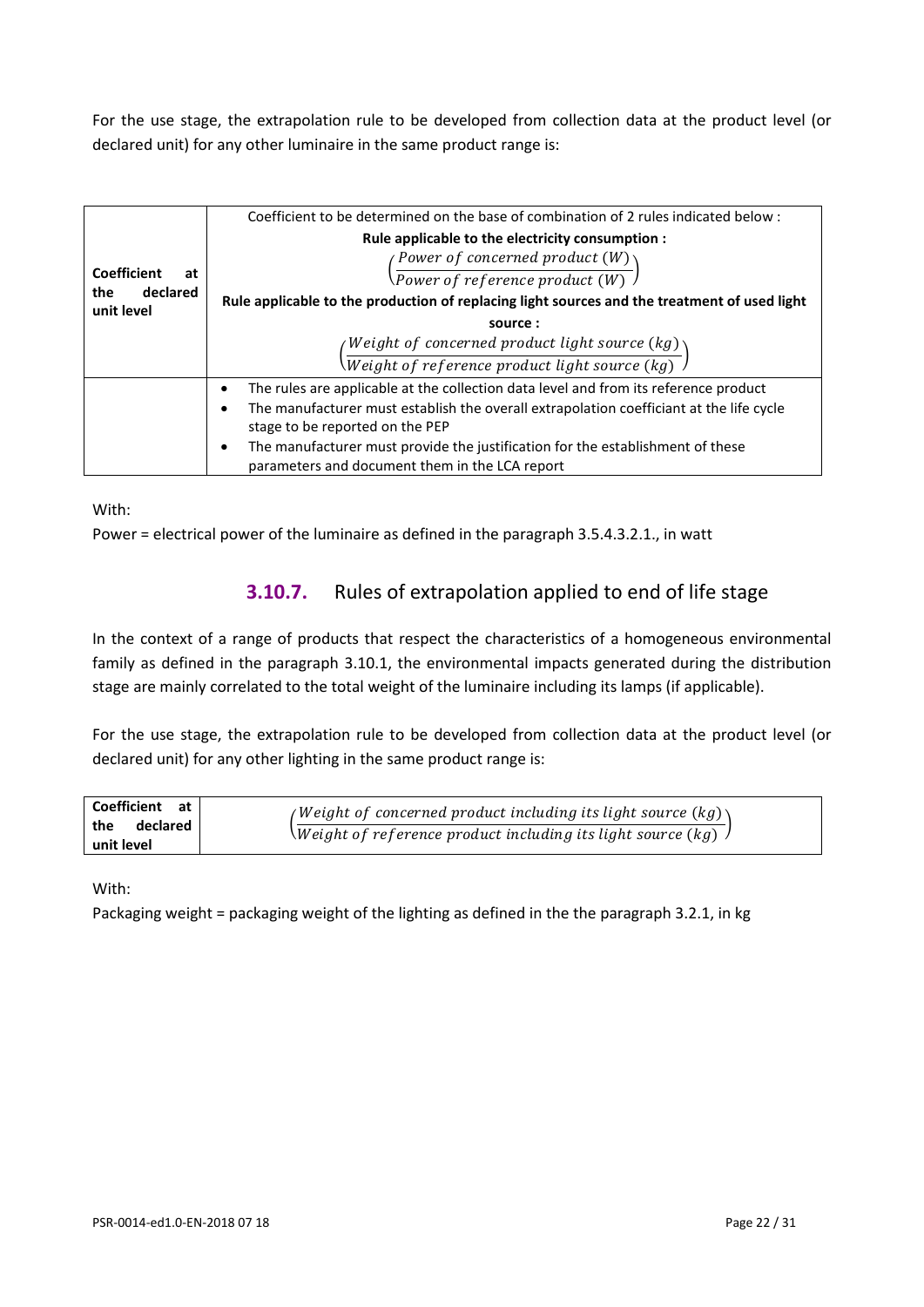# <span id="page-22-1"></span><span id="page-22-0"></span>**4. Drafting of the Product Environmental Profile**

### **4.1.** General information

The current rules complete the paragraph 4.1 "General information" of the product category rules (PCR) of the Product Environmental Profiles (PEP) defined by the PEP ecopassport® Program.

The PEP shall include:

- the description of the components and accessories supplied with the luminaire,
- if a light source is supplied with the luminaire,
- if a power supply is delivered with the product,
- if the power supply is not integrated with the product, the description of the power supply equipment used to produce the PEP,
- if the luminaire is sold equipped with light sources, the value of the outgoing artificial luminous flux shall be measured according to standard NF EN 13032-1 + A1: 2012 in lumens or calculated using the LOR (3.1.3) by specifying the light sources used in all different cases,
- the nominal operating voltage in Volt,
- the light source color temperature in Kelvin,
- the protection index for water and dust (IP),
- the impact resistance index (IK) measured according to standard NF EN 62262: 2004,
- the luminous efficiency expressed in lm / W according to the following formula: "Luminous efficiency = Outgoing luminous flux / Total product electrical power"
- the electrical power of the luminaire in watt,
- assigned lifetime in hours,
- the description of the reference use scenario,
- when using extrapolation rules, the outgoing artificial luminous flux of each product covered by the PEP intended for the product range,
- the lifetime of the luminaire in years by taking into account average annual operating hours by building type, according to EN 15193-1:2017 for indoor applications and EN 13201-5:2016 for outdoor applications. When the luminaire can be used in different types of building, the annual service lifetime announced in the PEP - and which must be reported in the PEP ecopassport® data base - is the smallest duration. The other annual service lifetimes can be indicated in the PEP form by specifying the type of building.

|                    | <b>Type of building</b>         | Annual operationg hours by defaut |
|--------------------|---------------------------------|-----------------------------------|
|                    | <b>Residential building</b>     | 3,500                             |
|                    | Office                          | 2,500                             |
|                    | <b>Educational institutions</b> | 2,000                             |
| Indoor application | Hospital                        | 5,000                             |
|                    | Hotel                           | 5,000                             |
|                    | Catering                        | 2,500                             |
|                    | Sports establishments           | 4,000                             |
|                    | <b>Type of building</b>         | Annual operationg hours by defaut |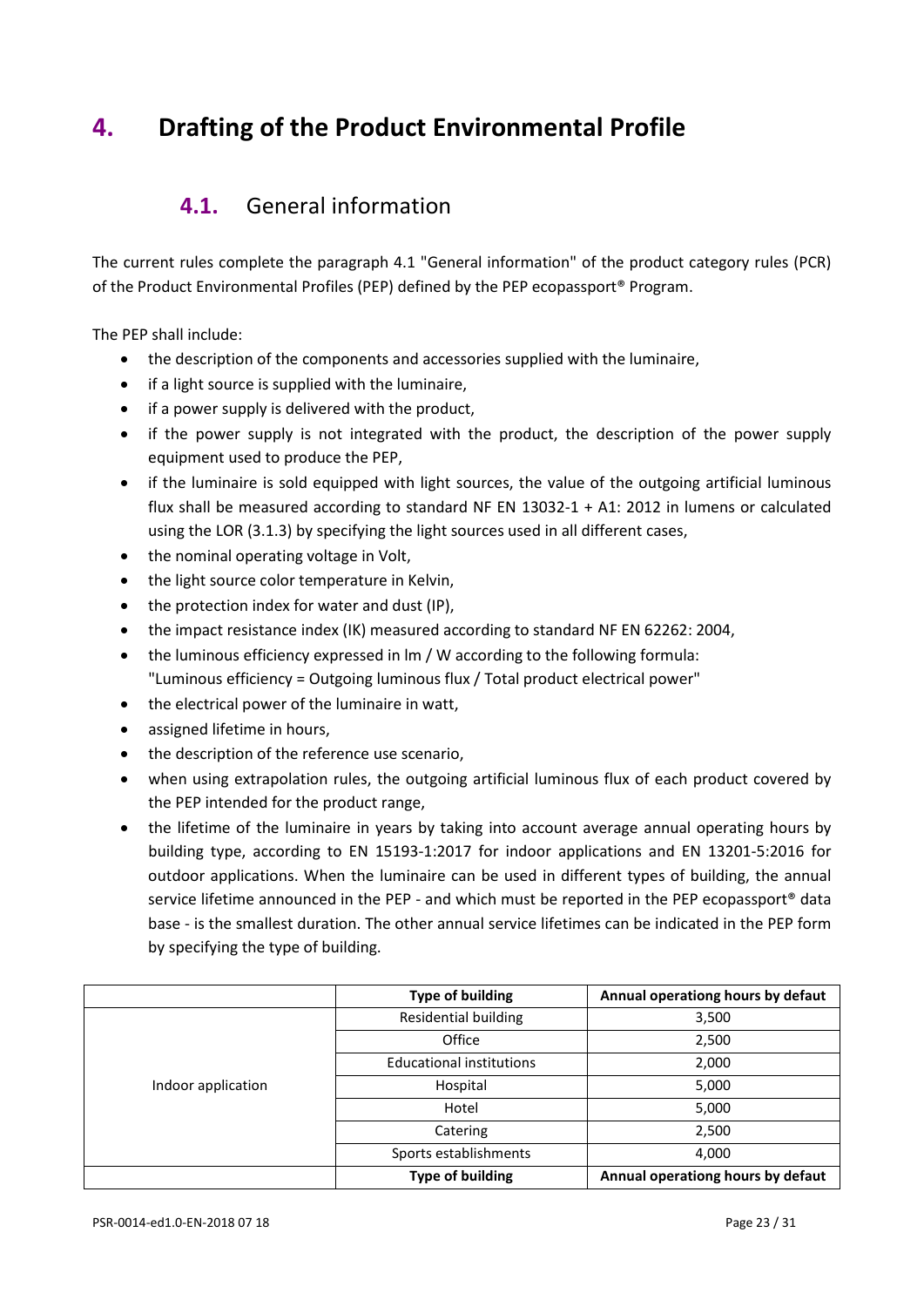|                     | Retail (wholesale and retail services) | 5,000 |
|---------------------|----------------------------------------|-------|
|                     | Industry (manufacturing plants)        | 4,000 |
|                     | Urban                                  | 4,000 |
|                     | Tunnel (entrance)                      | 4,000 |
| Outdoor application | Tunnel (inside)                        | 8,760 |
|                     | Sport (recreational)                   | 2,500 |
|                     | Zone, open space                       | 4,000 |

**Table 6 – Luminiaire annual operating times according to the area of application and the type of building**

Example:

For a luminaire with a assigned lifetime of 70,000 hours that can be installed in indoor applications such as "residential buildings", "offices", "hotels" and "catering", we have the following annual service time :

|                           | Type of building     | <b>Annual operationg hours</b><br>by defaut | <b>Operational lifetime</b> |
|---------------------------|----------------------|---------------------------------------------|-----------------------------|
|                           | Residential building | 3,500 h                                     | 20 years                    |
| Luminaire with a assigned | Office               | 2,500 h                                     | 28 years                    |
| lifetime of 70,000 hours  | Hotel                | 5,000 h                                     | 14 years                    |
|                           | Catering             | 2,500 h                                     | 28 years                    |

<span id="page-23-0"></span>The operational lifetime announced in the PEP is 14 years and must be reported in the PEP ecopassport® data base. The other annual service lifetimes can be indicated in the PEP by specifying the type of building.

## **4.2.** Constituent materials

<span id="page-23-1"></span>The rules specified in the paragraph 4.2 "Constituent materials" of the current PCR apply.

# **4.3.** Additional environmental information

The current specific rules completes the paragraph 4.3 "Additional environmental information" of the product category rules (PCR) of the Product Environmental Profiles (PEP) defined by the PEP ecopassport® Program.

The PEP can include:

- The types of application and use of the luminaire
- The assigned lifetime of the luminaire in years by building type, according to EN 15193-1:2017 for indoor applications and EN 13201-5:2016 for outdoor applications (operating hours available in [Table 3](#page-12-1) of paragraphe [3.5.4.2\)](#page-12-2)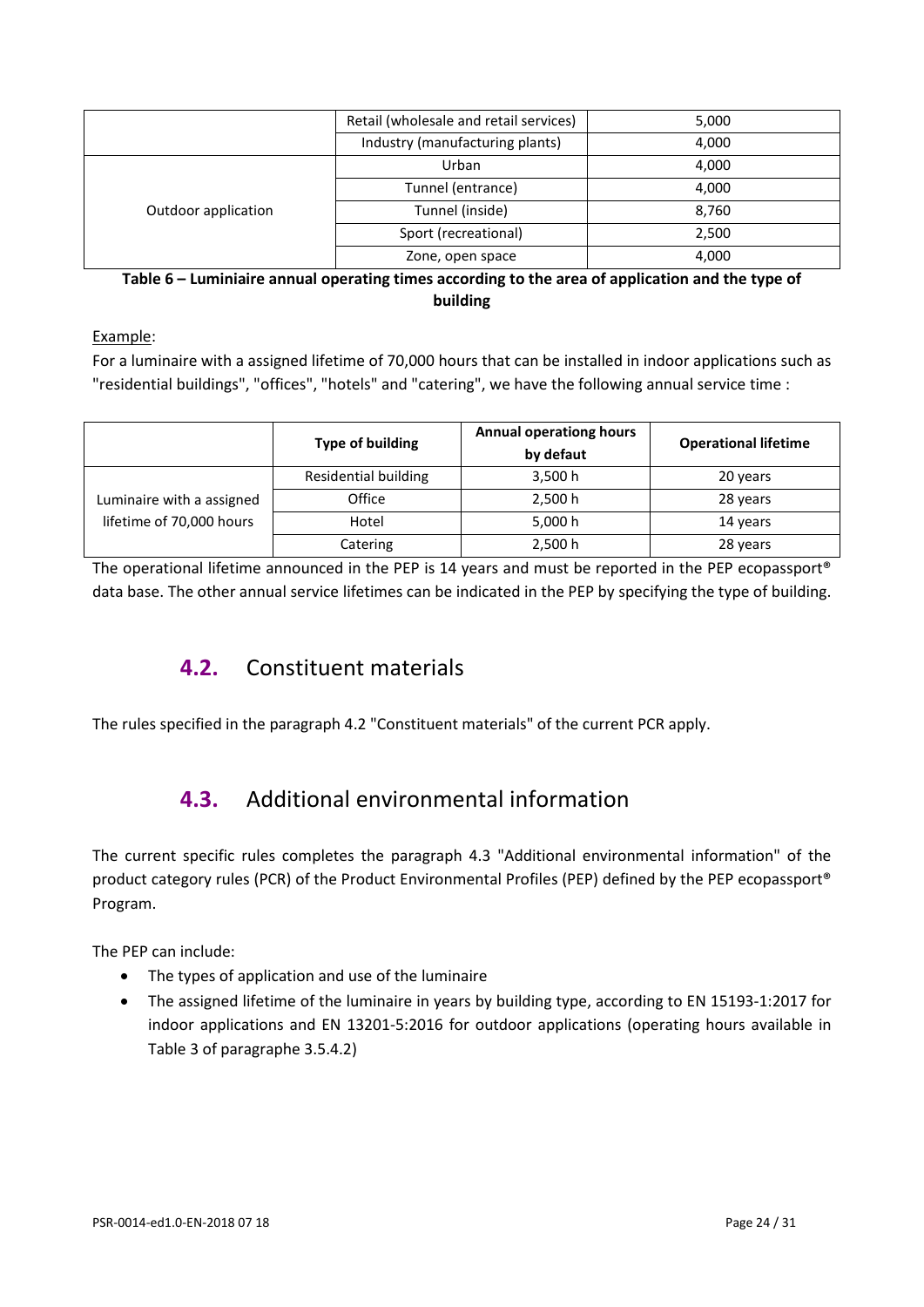## **4.4.** Environmental impacts

<span id="page-24-0"></span>The current specific rules completes the paragraph 4.4 "Environmental impact" of the PCR in force.

The table of environmental impacts represents the environmental impact of the functional unit (which means providing an outgoing artificial luminous flux equivalent to 1,000 lumens during a reference lifetime of 35,000 hours) as defined in the paragraph [3.9.2](#page-16-4) of current specific rules.

The following details shall be completed and included in the PEP to ensure clarity and transparency for the user:

*This environmental declaration has been developed by considering an outgoing artificial luminous flux of 1,000 lumens over a reference lifetime of 35,000 hours.*

When using the extrapolation rules, the following detail shall be mentioned:

*The extrapolation coefficients are given for the environmental impact of the functional unit, which is the emission of an outgoing artificial luminous flux of 1,000 lumens over 35,000 hours. For each life cycle stage, the environmental impacts of the product are calculated by multiplying the reference product impacts of the declaration with the extrapolation coefficient. The "Total" column is to be calculated by adding the environmental impacts of each life cycle stage.*

In the context of the making a life cycle assessment of a building:

the environmental impacts of the equipement related to the energy consumption must be taken into account separately.

Thus, in order to facilitate the use of the PEP for carrying out building LCA, the PEP can include the results of the environmental impacts during the use phase according to a decomposition of the module B (B1 to B7) in coherence with the standards EN 15978:2012 and EN 15804:2014,

- the environmental impacts of equipment must be considered at the product level. In addition, industry experts judge the product-level impacts as a complementary vision to the impact of functional unit for optimal comparability. Thus, to facilitate the use of the PEP and to ensure optimal comparability, the PEP must include:
	- o the table of the environmental impacts of the reference product expressed on the product (or declared product) scale in addition to the table on the functional unit scale. The values must then be indicated in numerical values, expressed in the appropriate units to three significant figures (and, optionally, as a percentage) for each stage of the life cycle, and the total for each indicator of the complete life cycle analysis.

The following details must be included in the PEP, to ensure clarity and transparency for the user:

- o for environmental impacts expressed per functional unit, the following wording must be included: « for 1,000 lumens during 35,000 hours »,
- o for environmental impacts expressed per declared product, the following wording must be included: « for 1 luminaire of XX lumens during H hours » with XX the luminous power of the light expressed in lumens and H the assigned lifetime of the light in hours.
- the extrapolation rules at the declared product level, where applicable.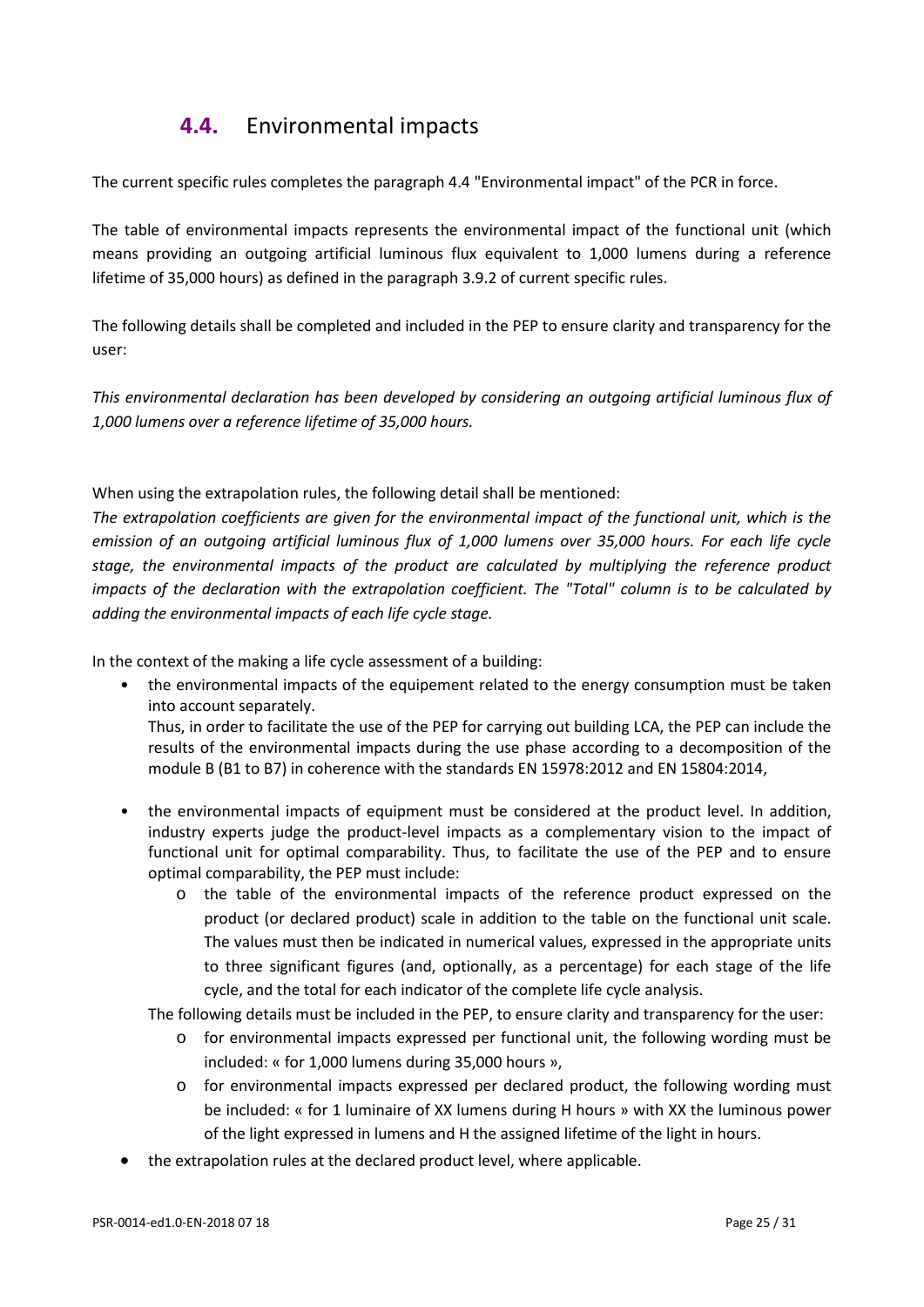# <span id="page-25-1"></span><span id="page-25-0"></span>**5. Appendices**

### **5.1.** Terms and definitions

| <b>LCA</b> | Life Cycle Assessment                            |
|------------|--------------------------------------------------|
| EU         | <b>European Union</b>                            |
| <b>IEC</b> | <b>International Electrotechnical Commission</b> |
| EN         | European Standards                               |
| EEE        | <b>Electrical and Electronic Equipment</b>       |
| EU         | European Union                                   |
| LCI        | Life cycle inventory                             |
| <b>NF</b>  | Norme française                                  |
| <b>PCR</b> | Product category rules                           |
| <b>PEP</b> | <b>Product Environmental Profile</b>             |
| <b>PSR</b> | Product specific rules                           |
| <b>EPR</b> | Extended producer responsibility                 |
| FU         | Functionnal unit                                 |

### <span id="page-25-2"></span>**5.2.** Glossary

### **NOMINAL OUTGOING LUMINOUS FLUX OF A SOURCE (LUMEN)**

Luminous flux value declared by the source manufacturer for a given source type and operating under specific conditions. (Source AFE – French Lighting Association)

### **OUTGOING LUMINOUS FLUX OF A LUMINAIRE (LUMEN)**

Total luminous flux meseared at the output of the luminaire.

The outgoing luminous flux is therefore lower than the nominal flux of the light source of a luminaire since its components (optical glass, reflector, etc.) will absorb a portion (as small as it is) of the nominal flux of the light source.

### **Ƞ**

Theoretical efficiency of an optical system expressed by the ratio between the luminaire outgoing flux divided by the nominal flux of the light sources. It can not be greater than 1. Also called L.O.R (LIGHT OUTPUT RATIO).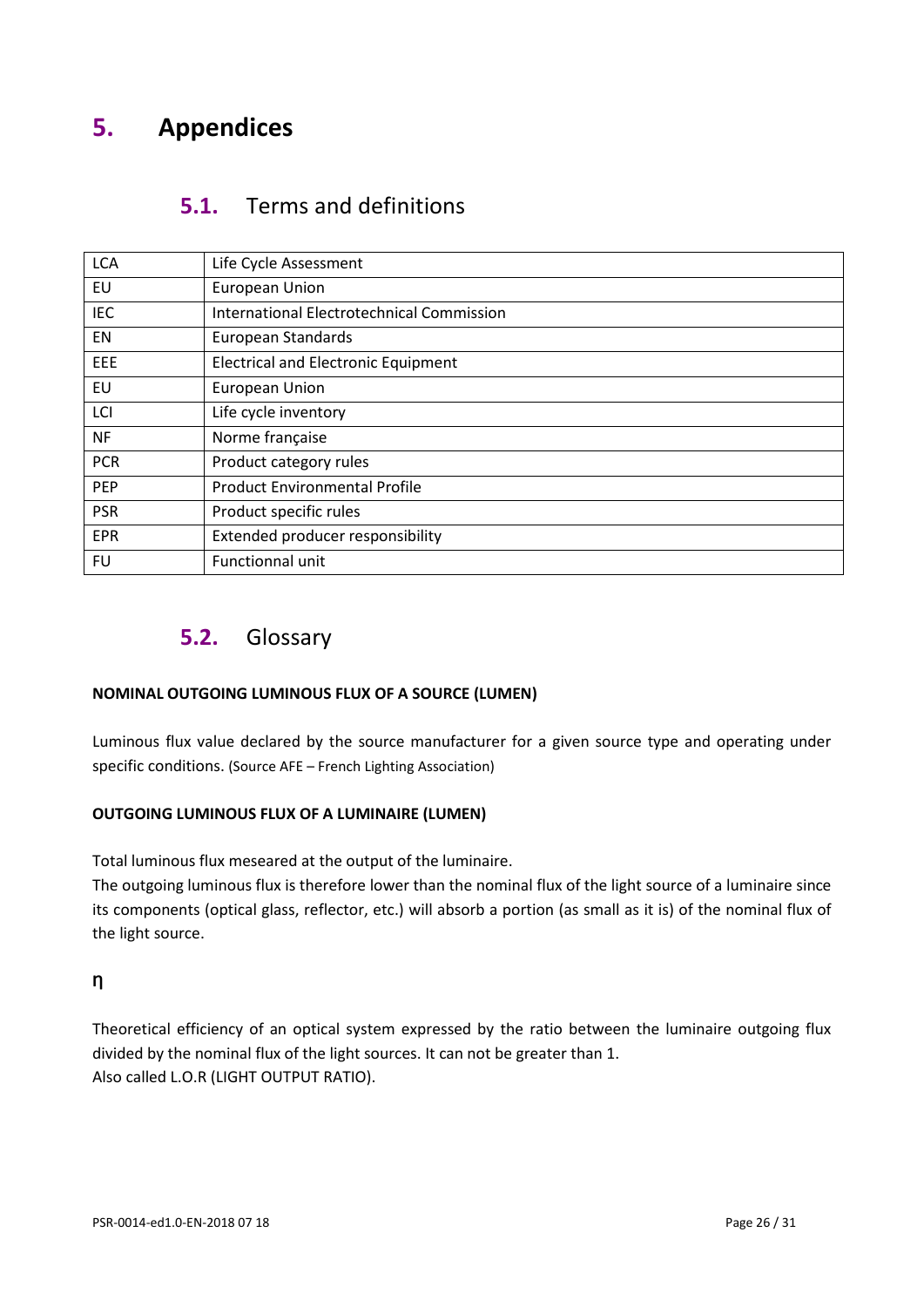#### **LIGHT**

Light source equipped with a base designed to produce optical radiation in the visible range. (Source AFE – French Lighting Association)

#### **REFERENCE LIFETIME**

Lifetime that can be expected for equipment according to a particular set (reference set) of conditions of use and which can serve as a baseline for estimating service life under other conditions of use. *NOTICE: The reference lifetime is also called typical. This is a theoretical service lifetime chosen for the purposes of the calculations. It can not be assimilated to the minimum, average or actual life of the products.* (Source PCR edition 3 2015 04 02 – P.E.P. Association)

#### **LIFETIME OF A SOURCE**

The lifetime of a source represent the time during which a source worked before being out of use, or considered as such according to specified criteria. (Source AFE – French Lighting Association)

#### **ASSIGNED LIFETIME (OF A LUMINAIRE OR A SOURCE)**

Service lifetime declared by the manufacturer during which a luminaire (or light source) may work before it is out of use, or considered as such according to the criteria specified by the manufacturer.

#### **INCANDESCENT LAMP**

Lamp in which the emission of light is produced by a body brought to incandescence by the passage of an electric current.

(Source AFE – French Lighting Association)

#### **HALOGEN LAMP**

Incandescent gas-filled tungsten filament lamp containing a certain proportion of halogens or halogenated compounds.

(Source AFE – French Lighting Association)

#### **DISCHARGE LAMP**

Lamp in which light is produced (directly or indirectly) by electric discharge in a gas, a metal vapor or a mixture of several gases and vapors. (Source AFE – French Lighting Association)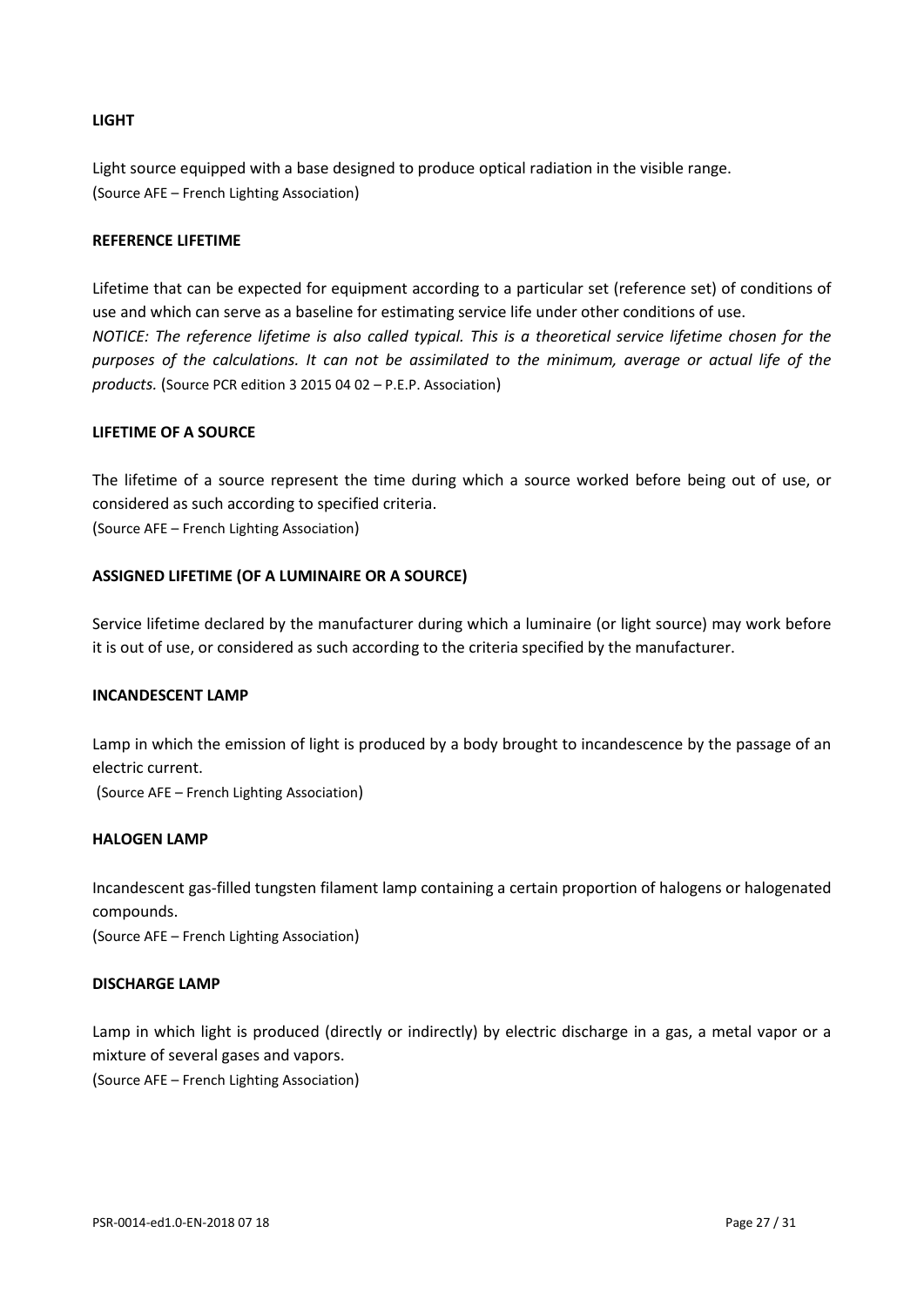#### **MERCURY STEAM LAMP**

A mercury vapor discharge lamp, coated or not with a photoluminescent substance, in which the pressure within the container is depending on the model. (Source AFE – French Lighting Association)

#### **SODIUM STEAM LAMP**

Discharge lamp in which light is produced by the radiation of sodium vapor, the pressure of which in the container is depending on the model.

(Source AFE – French Lighting Association)

#### **METAL HALID LAMP**

Discharge lamp in which most of the light is produced by the radiation of a mixture of a metal vapor and halide dissociation products.

(Source AFE – Association Française de l'Eclairage)

#### **FLUORESCENT TUBE LAMP**

Low-pressure mercury vapor lamp in which most of the light is emitted by one or more layers of photoluminescent substances excited by the ultraviolet radiation of the discharge.

Compact fluorescent lamps are fluorescent lamps whose smaller discharge diameter tube has been shaped to fit in a small volume.

(Source AFE – Association Française de l'Eclairage)

#### **LIGHT SOURCE**

Concept defining a surface or object designed to emit primarily visible optical radiation produced by energy transformation. The term "visible" corresponds to a wavelength between 380nm and 780nm. (Source: JOUE Directive 2009/125/CE)

#### **LUMINAIRE STRUCTURE**

Set of luminaire elements excluding power supply equipment, light source and packaging.

#### **LED - ELECTROLUMINESCENT DIODE**

Concept which defines a light source consisting of a solid-state device having a p-n junction of inorganic material which emits optical radiation when excited by an electric current. (Source: JOUE Directive 2009/125/CE)

#### **LED MODULE**

Non-base assembly with one or more LED housings mounted on a printed circuit board and, where appropriate, electrical, optical, mechanical and thermal components, interfaces and lamp control device. (Source: JOUE Directive 2009/125/CE)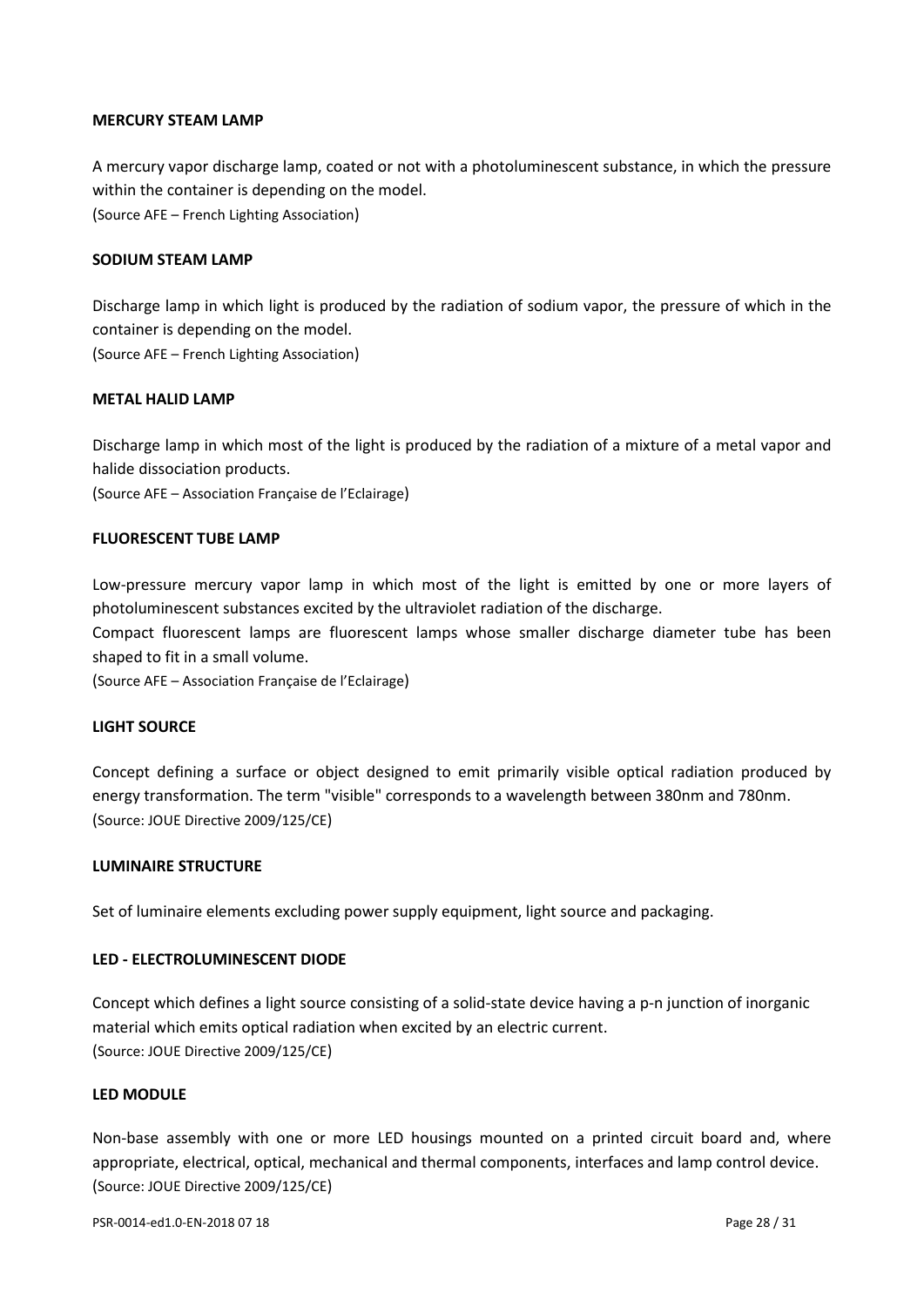#### **LED LAMP**

Lamp containing one or more LED modules and which can be equipped with a base. (Source: JOUE Directive 2009/125/CE)

#### **POWER SUPPLY OR SUPPLY EQUIPMENT**

Devices used to ensure the operation of lamps and luminaires, for example: ballast, transformer and stepdown converter). (Source: IEC 60598-1:2015)

#### **COLOR TEMPERATURE (KELVIN)**

<span id="page-28-0"></span>Color temperature is used to determine the color of a light source. The color of a light source is compared to the color of a theoretical blackbody, which would have in the field of visible light, a spectrum of emission similar to the color considered.

### **5.3.** References

### **5.3.1.** European directives

European Directives below are to be considered in their latest version in force:

- Directive 2014/35/EU and its amendments on the harmonisation of the laws of the Member States relating to the making available on the market of electrical equipment designed for use within certain voltage limits
- Directive 2014/30/EU and its amendments on the harmonisation of the laws of the Member States relating to electromagnetic compatibility
- Directive 2012/19/EU and its amendments on waste electrical and electronic equipment (WEEE)
- Directive 2011/65/EU and its amendments on the restriction of the use of certain hazardous substances in electrical and electronic equipment (RoHS)
- Directive 2009/125/EU and its amendments establishing a framework for the setting of ecodesign requirements for energy-related products (ErP)
- Directive 2014/53/EU and its amendments relating to the making available on the market of radio equipment
- Directive 94/9/EU and its amendments concerning equipment and protective systems intended for use in potentially explosive atmospheres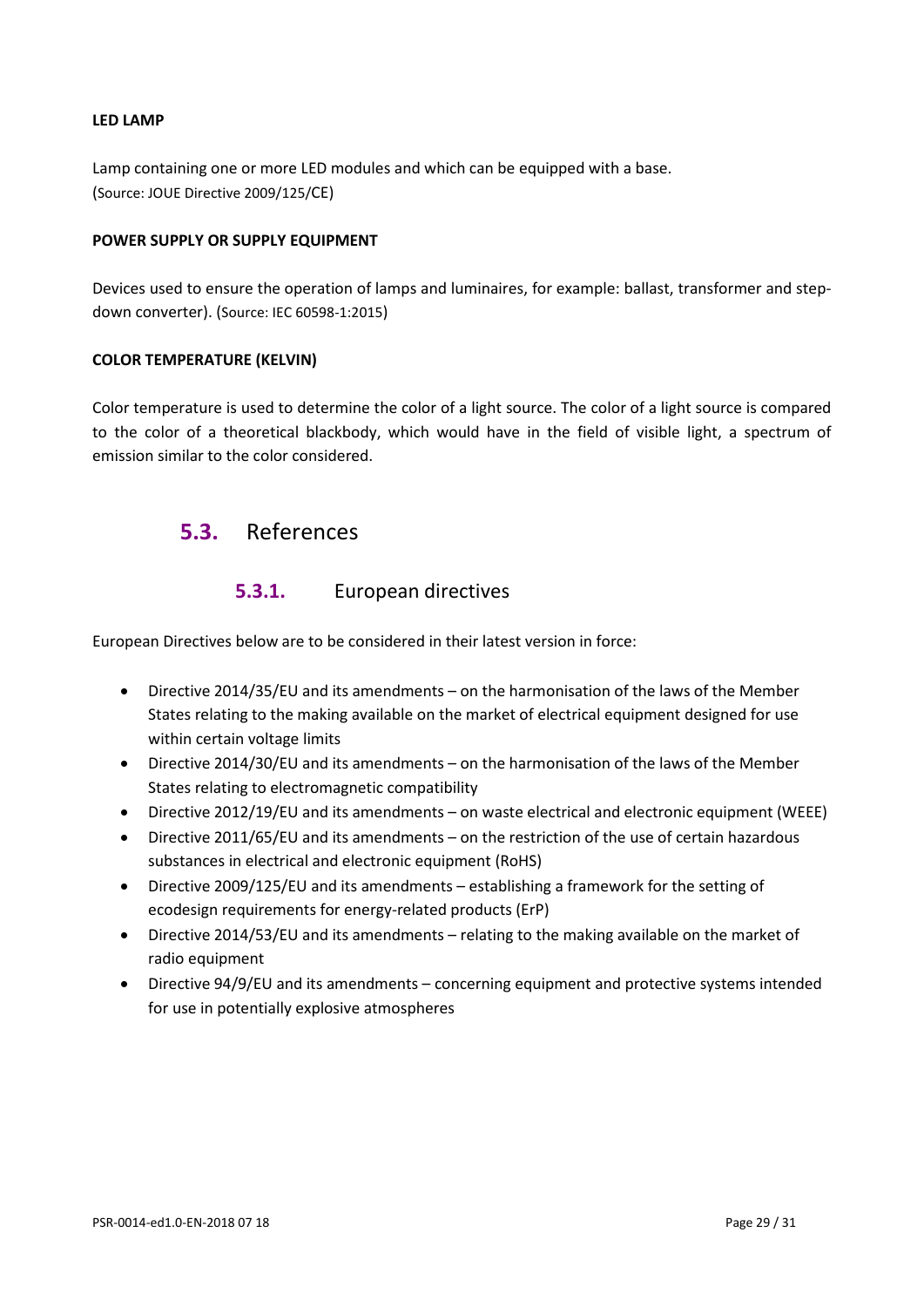### **5.3.2.** Harmonized standards

The standards related and applicable to luminaires, as specified by AFNOR, member of CENELEC (European Committee for Electrotechnical Standardization) and IEC (International Electrotechnical Commission) must be complied with in their latest version in force:

- IEC 61000-3-2:2014 Electromagnetic compatibility (EMC) Part 3-2: Limits Limits on harmonic current emissions (current used by equipment not more than 16A per stage)
- IEC 61000-3-3:2013 Electromagnetic compatibility (EMC) Part 3-3: Limits Limitation of voltage changes, voltage fluctuations and flicker in public low-voltage supply systems, for equipment with rated current ≤16 A per stage and not subject to conditional connection
- IEC 60598-1:2015 Luminaires Part 1: General requirements and tests
- IEC 60598-2-X\* Luminaires Part 2-2: Particular requirements \*: The« X » allows defining the category of luminaire concerned through specific standards
- NF EN 40-1:1992 Lighting columns. Part 1: definitions and terms.
- NF EN 40-X Lighting columns Part X Particular specifications
- NF EN 55015:2017 Limits and methods of measurement of radio disturbance characteristics of electrical lighting and similar equipment
- IEC 61547:2009 Equipment for general lighting purposes EMC immunity requirements
- IEC 62471:2006 Photobiological safety of lamps and lamp systems
- IEC 62031:2008 (First Edition) LED modules for general lighting Safety specifications
- NF EN 13032-1+A1:2012 Light and lighting Measurement and presentation of photometric data of lamps and luminaires - Part 1 : measurement and file format